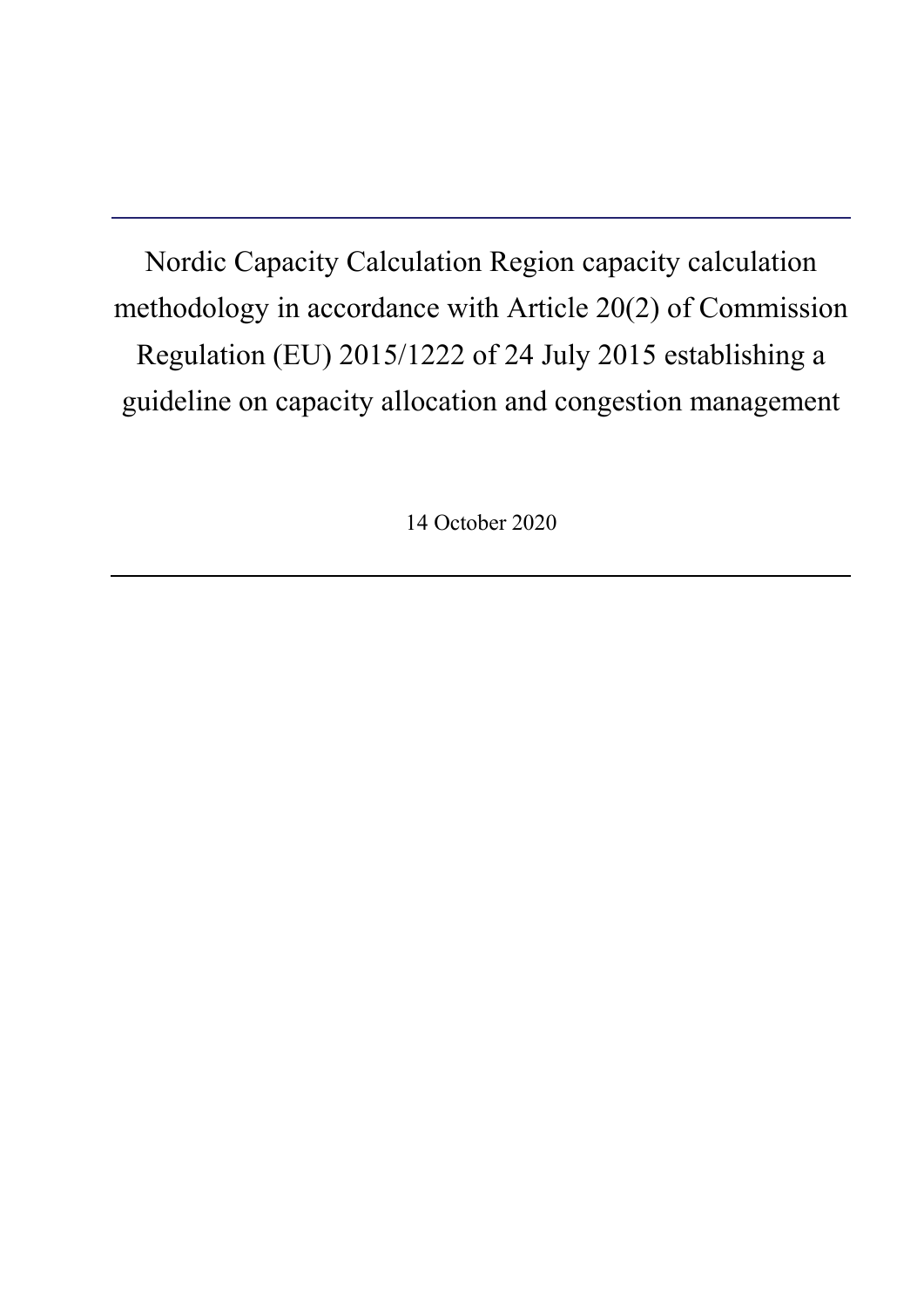# **Table of Contents**

| TITLE 2 Description of capacity calculation input for day-ahead and intraday timeframe 9           |
|----------------------------------------------------------------------------------------------------|
|                                                                                                    |
|                                                                                                    |
| Article 5 Methodology for determining critical network elements and contingencies relevant         |
|                                                                                                    |
|                                                                                                    |
| Article 8 Rules for avoiding undue discrimination between internal and cross-zonal                 |
| Article 9 Methodology for determining remedial actions (RAs) to be considered in capacity          |
| Article 10 Impact of remedial actions (RAs) on critical network elements  16                       |
|                                                                                                    |
| TITLE 3 Description of the capacity calculation process for day-ahead and intraday                 |
| Article 12 Description of the applied capacity calculation approach with different capacity        |
| Article 13 Description of the calculation of power transfer distribution factors  18               |
| Article 14 Definition of the final list of CNECs for day-ahead and intraday capacity               |
| Article 15 Rules on the adjustment of power flows on critical network elements due to RAs. 20      |
| Article 16 Rules for taking into account previously allocated cross-zonal capacity  20             |
| Article 17 Description of the calculation of available margins on critical network elements        |
| Article 18 Rules for sharing the power flow capabilities of CNECs among different CCRs23           |
| TITLE 4 Description of capacity validation for day-ahead and intraday timeframe 23                 |
|                                                                                                    |
|                                                                                                    |
| Article 20 Transitional solution for calculation and allocation of intraday cross-zonal            |
| Article 21 Reassessment frequency of cross-zonal capacity for the intraday timeframe  26           |
| Article 22 Fallback procedure if the initial capacity calculation does not lead to any results. 26 |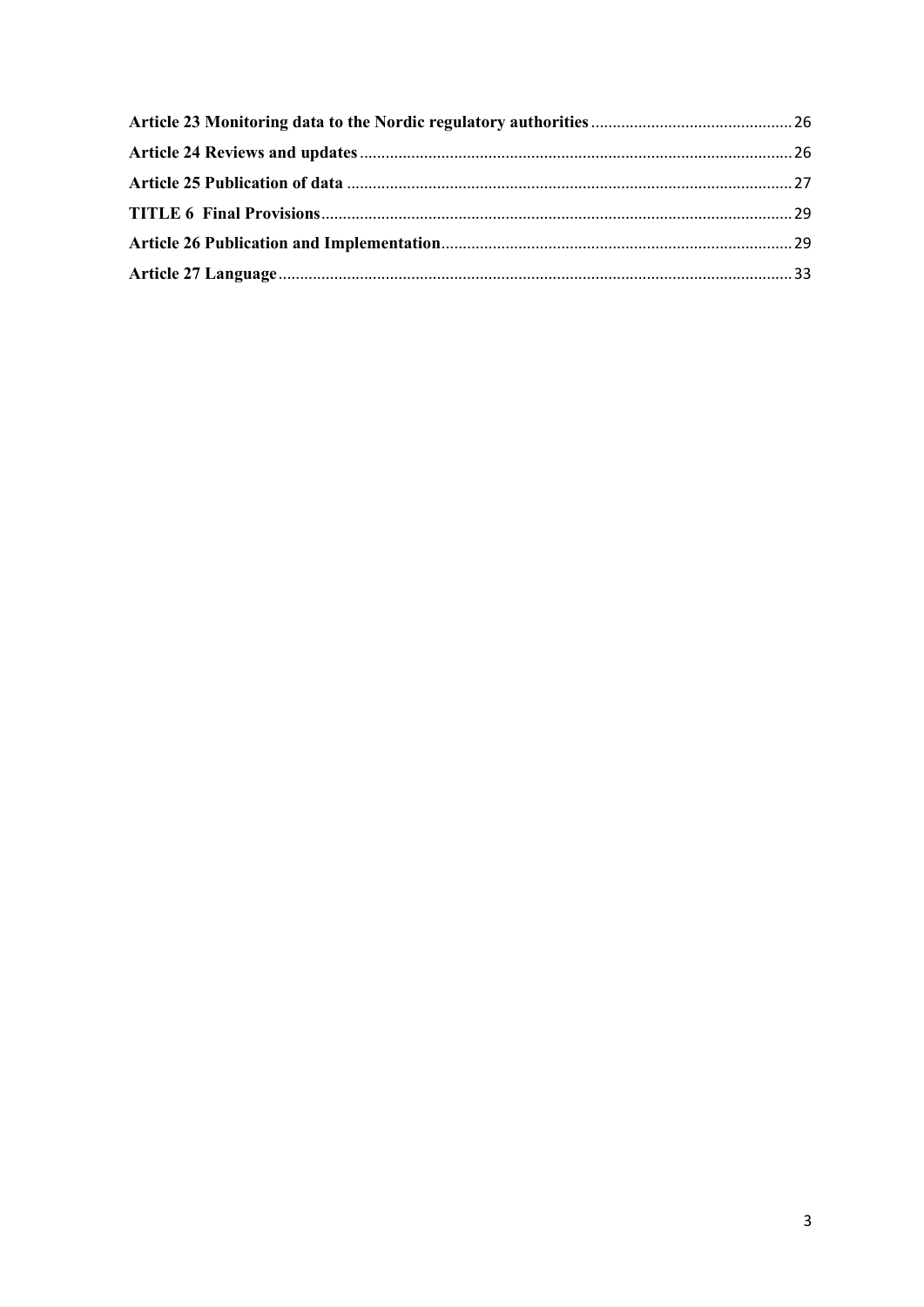<span id="page-3-0"></span>All TSOs of the Nordic Capacity Calculation Region, taking into account the following:

## **Whereas**

- (1) This document is a common proposal for the second amendment (hereafter referred to as "Second Amendment") developed by all Transmission System Operators (hereafter referred to as "TSOs") of the Nordic Capacity Calculation Region (hereafter referred to as "Nordic CCR") as defined in accordance with Article 15 of Commission Regulation (EU) 2015/1222 establishing a guideline on Capacity Allocation and Congestion Management (hereafter referred to as the "CACM Regulation") regarding a methodology for Capacity Calculation (hereafter referred to as "CCM") in accordance with Article 20 and Article 21 of the CACM Regulation.
- (2) All regulatory authorities of Nordic CCR (hereafter referred to as the "Nordic regulatory authorities") have approved the CCM in July 2018. These regulatory authorities have sent a request for amendment (hereafter referred to as "RfA") to all TSOs in December 2018 in accordance with Article 9(13) of the CACM Regulation. All TSOs submitted to all Nordic regulatory authorities a first proposal for amendment (hereafter referred to as the "First Amendment) regarding methodology for Capacity Calculation in accordance with Article 20(2) and Article 21 of the CACM Regulation. The First Amendment was approved by all Nordic regulatory authorities in autumn 2019.
- (3) The First Amendment took into account the requested changes to capacity calculation methodology listed in the RfA. It expanded Article 4(1) of the approved methodology to state that each TSO is required to provide the operational security limits to the CCC in an appropriate format compliant with the RfA. The First Amendment included a capacity calculation process in a written format clarifying the roles and responsibilities of TSOs and the CCC. In addition, the First Amendment took into account the request that the TSOs start to develop an appropriate grid model in coordination with each other, in order for the CCC to handle dynamic stability in capacity calculation.
- (4) The Second Amendment takes into account the general principles and goals set in the CACM Regulation as well as Regulation (EU) 2019/943 of the European Parliament and of the Council of 5 June 2019 on the internal market of electricity (hereafter referred to as "Regulation (EU) 2019/943"). The goal of the CACM Regulation is the coordination and harmonisation of capacity calculation and allocation in the day-ahead and intraday cross-border markets, and it sets requirements for the TSOs to co-operate on the level of CCR for coordinated capacity calculation.
- (5) The Second Amendment substitutes entirely the approved CCM and the First Amendment. This Second Amendment aligns the CCM for day-ahead and intraday timeframe with the capacity calculation methodology for the long-term timeframe as decided by ACER in the decision No 16/2019.
- (6) This Second Amendment provides a transition period for the allocation of intraday cross-zonal capacities based on flow-based (hereafter referred to as "FB") parameters. Until the single intraday coupling is able to allocate cross-zonal capacities using the FB parameters, the TSOs may convert the FB parameters resulting from the application of the FB approach into available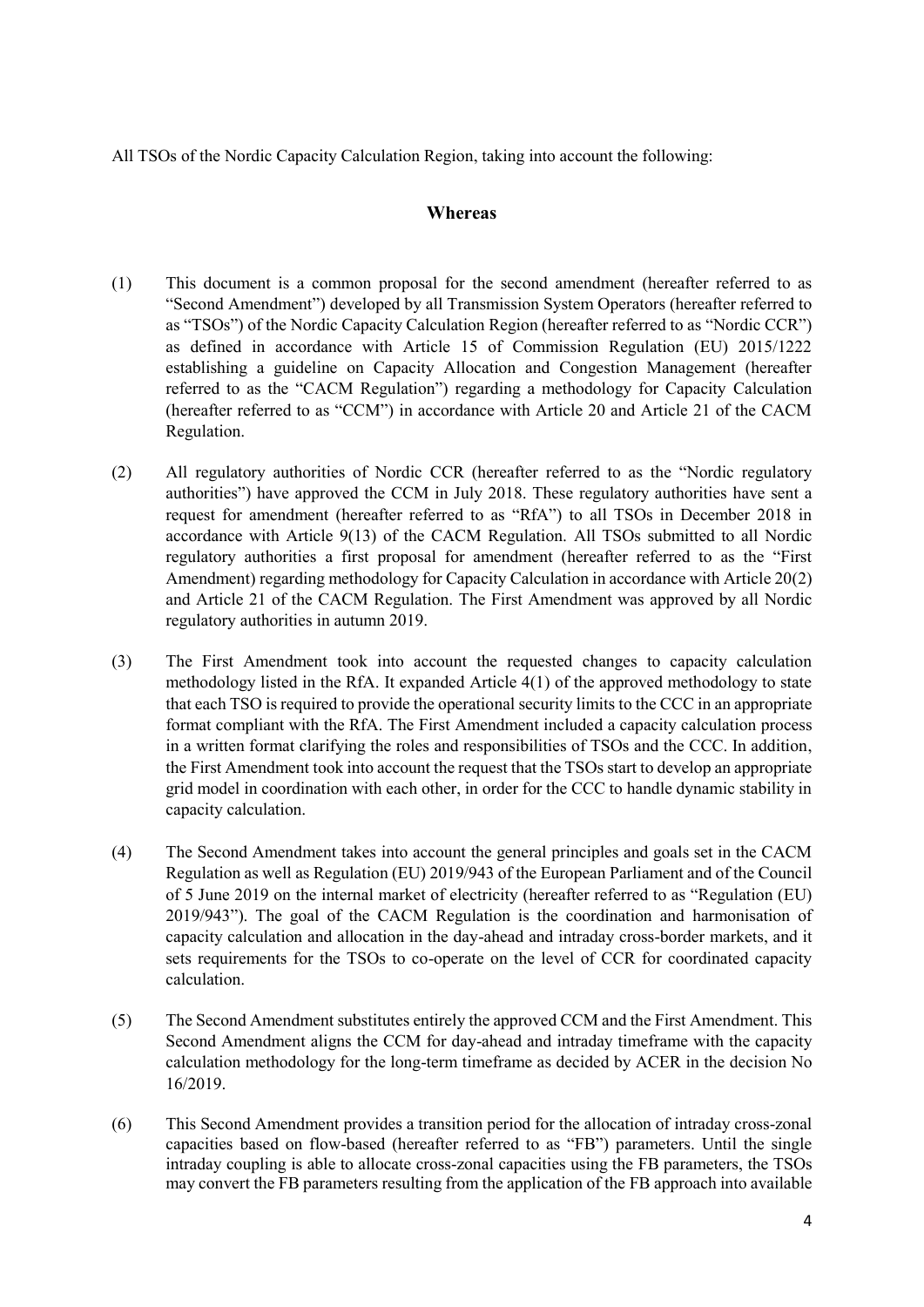transfer capacities ('ATC') for each bidding zone border to be used for intraday capacity allocation by the single intraday coupling.

- (7) According to Article 9(9) of the CACM Regulation, the expected impact of the proposal on the objectives of the CACM Regulation shall be described. The Second Amendment contributes to and does not in any way hamper the achievement of the objectives of Article 3 of the CACM Regulation. In particular, the Second Amendment serves the same objectives as the approved CCM and the First Amendment. In addition, the Second Amendment harmonises the CCM across long-term, day-ahead and intraday timeframes defining the same transitional solution for intraday timeframe as defined for the long-term timeframe.
- (8) The Second Amendment promotes effective competition in the generation, trading and supply of electricity (Article 3(a) of the CACM Regulation) since the Second Amendment supports fair and equal access to the transmission system as it applies to all market participants on all bidding zone borders in Nordic CCR. Market participants will have access to the same reliable information on cross-zonal capacities and allocation constraints for the day-ahead and the intraday allocation, in a transparent way. The FB approach does not implicitly pre-select or exclude bids from market participants and, hence the competitiveness of bidding is the only criteria on which bids of market participants are selected during the matching, yet taking the significant grid constraints into consideration. The CCM applies remedial actions (hereafter referred to as "RAs"), increasing cross-zonal capacity and capacity on internal critical network elements (hereafter referred to as "CNE") in order to improve effective competition between internal and cross-zonal trades, taking operational security and economic efficiency into account.
- (9) The Second Amendment secures optimal use of the transmission capacity (Article 3(b) of the CACM Regulation) as it takes advantage of the FB approach, representing the limitations in the alternating current (hereafter referred to as "AC") grids. The approach aims at providing the maximum available capacity to market participants within the operational security limits. Noncostly RAs are taken into account if they are available. There is no predefined and static split of the capacities on CNEs. The flows within the Nordic CCR and between the Nordic CCR and adjacent CCRs are decided based on economic efficiency during the capacity allocation phase. The CCM treats all bidding zone borders within the Nordic CCR and adjacent CCRs equally and provides non-discriminatory access to the cross-zonal capacity. For the intraday timeframe, the transitional solution ensures better use of transmission capacity compared to the currently applied method until the FB approach is implemented.
- (10) The Second Amendment secures operational security (Article 3(c) of the CACM Regulation) as the grid constraints are taken into account in the day-ahead and intraday timeframe providing the maximum available capacity to market participants within the operational security limits, hereby not allowing for more cross-zonal exchange possibilities than can be supported by available RAs. This supports operational security in a short time perspective, where bidding zone re-configuration will be used in a mid-term perspective and grid investments in the longterm perspective. Furthermore, the TSOs shall include the description of the format used for the provision of operational security limits to the coordinated capacity calculator (hereafter referred to as "CCC"). In addition, operational security is ensured by the development of appropriate grid models and processes in order for the CCC to handle dynamic stability in capacity calculation.
- (11) The Second Amendment serves the objective of optimising the calculation and allocation of cross-zonal capacity in accordance with Article 3(d) of the CACM Regulation since the CCM is using the FB approach for the day-ahead timeframe and also for the intraday timeframe when the conditions for implementation have been fulfilled - providing optimal cross-zonal capacities to market participants. Better optimisation in the intraday timeframe, compared to the current method, can be achieved with a transitional solution until a FB approach is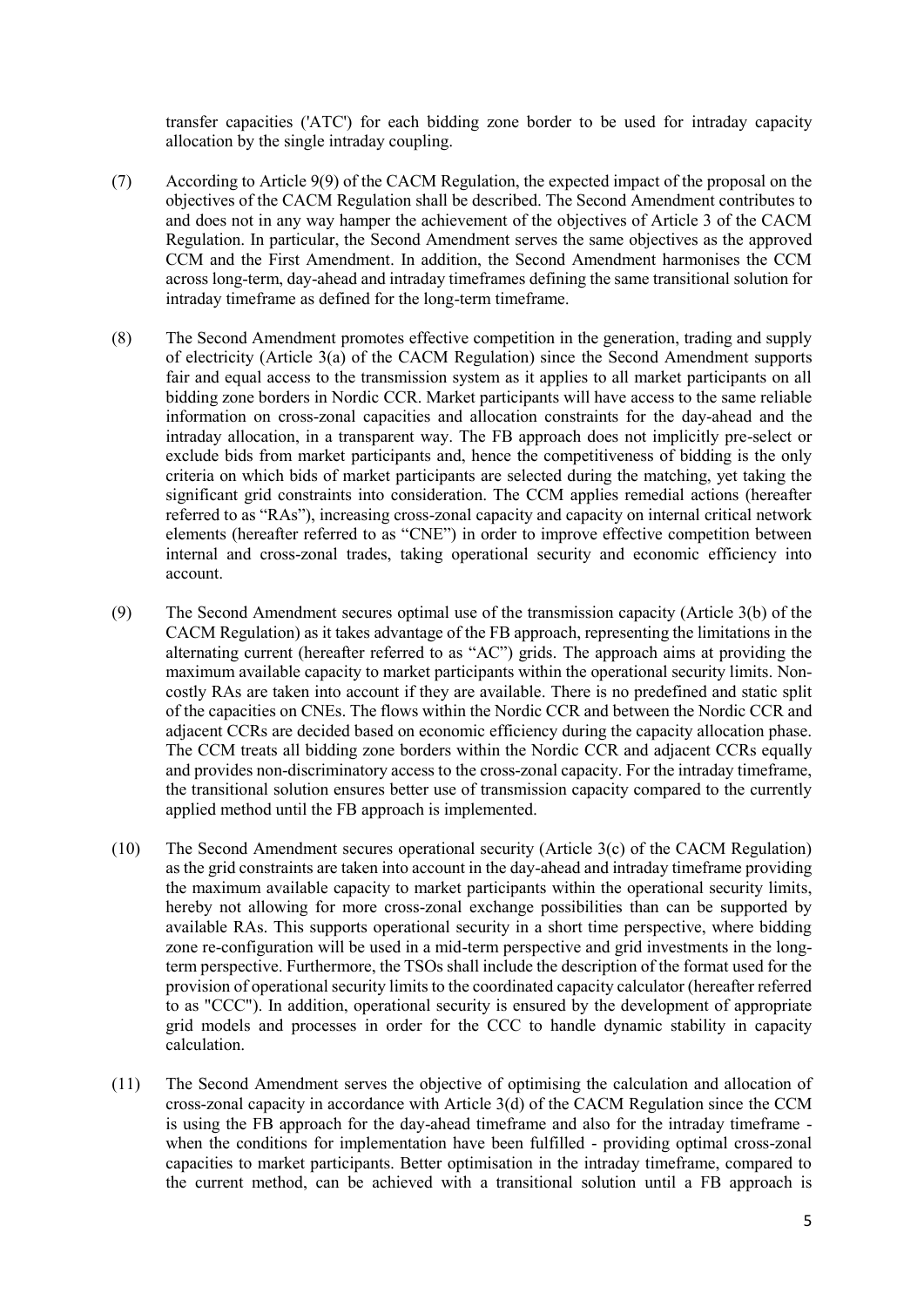implemented. Moreover, optimisation of capacity calculation is secured based on coordination between the TSOs, hereby applying a CGM and a CCC.

- (12) The Second Amendment serves the objective of transparency and reliability of information (Article 3(f) of the CACM Regulation) as the CCM determines the main principles and main processes for the day-ahead and intraday timeframes. The CCM enables TSOs to provide market participants with the same reliable information on cross-zonal capacities and allocation constraints for day-ahead and intraday allocation in a transparent way. To facilitate transparency, the TSOs publish data to the market on a regular basis to help market participants to evaluate the capacity calculation process.
- (13) The Second Amendment does not hinder an efficient long-term operation in Nordic CCR and adjacent CCRs, and the development of the transmission system in the European Union (Article 3(g) of the CACM Regulation). The Second Amendment, by taking most important grid constraints into consideration, will support efficient pricing in the market, providing the right signals from a long-term perspective.
- (14) The Second Amendment contributes to the objective of respecting the need for a fair and orderly market and price formation (Article 3(h) of the CACM Regulation) by making available in due time the cross-zonal capacity to be released in the day-ahead and intraday market.
- (15) The Second Amendment provides non-discriminatory access to cross-zonal capacity (Article 3(j) of the CACM Regulation) as the CCM will be amended within a deadline to improve the methodology by including a method for assessing the economic efficiency of increasing the margin on internal network elements (combined with the relevant contingencies) in the dayahead and intraday capacity calculation.
- (16) In conclusion, the Second Amendment contributes to the general objectives of the CACM Regulation to the benefit of market participants and electricity end consumers.

## <span id="page-5-0"></span>**SUBMIT THE FOLLOWING CCM TO ALL REGULATORY AUTHORITIES OF THE NORDIC CCR:**

# **TITLE I**

# **General**

#### **Article 1 Subject matter and scope**

- <span id="page-5-1"></span>1. The Second Amendment substitutes entirely the CCM approved by the Nordic regulatory authorities in July 2018 and the First Amendment approved by the Nordic regulatory authorities in autumn 2019.
- 2. The CCM is the common methodology of all TSOs in Nordic CCR in accordance with Article 20(2) and Article 21 of the CACM Regulation.
- 3. The CCM applies solely to the Nordic CCR as defined in accordance with Article 15 of the CACM Regulation.
- 4. The CCM covers the capacity calculation methodologies for the day-ahead and intraday timeframes.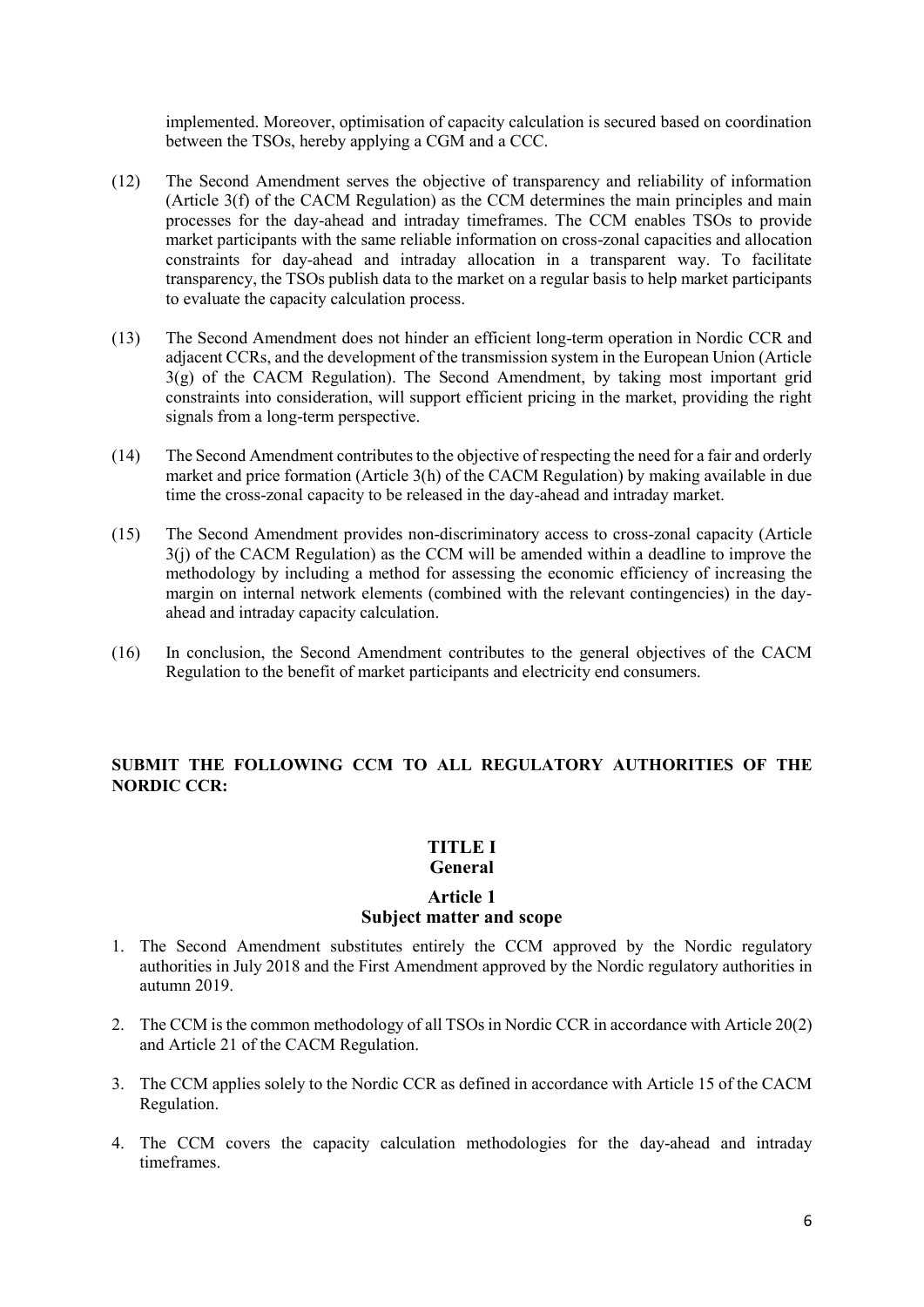## **Article 2 Definitions and interpretation**

- <span id="page-6-0"></span>1. For the purposes of the Proposal, the terms used shall have the meaning given to them in Article 2 of the Regulation (EU) 2019/943, Article 2 of the CACM Regulation, Article 3 of Commission Regulation (EU) 2017/1485 of 2 August 2017 establishing a guideline on electricity transmission system operation (hereafter referred to as "SO Regulation"), Article 2 of the Commission Regulation (EU) 2017/2195 of 23 November 2017 establishing a guideline on electricity balancing (hereafter referred to as "Balancing Regulation"), and Article 2 of Commission Regulation (EU) No 543/2013 of 14 June 2013 on submission and publication of data in electricity markets and amending Annex I to Regulation (EC) No 714/2009 of the European Parliament and of the Council (hereafter referred to as "Transparency Regulation").
- 2. In addition, in this CCM, the following terms shall have the meaning below:
	- 1. 'ATC' means the available transmission capacity on bidding zone borders, which is the transmission capacity that remains available after the deduction of eventual previously allocated capacities and which respects the physical conditions of the transmission system;
	- 2. 'CCC' means the coordinated capacity calculator, as defined in Article 2(11) of the CACM Regulation, of the Nordic CCR, unless stated otherwise;
	- 3. 'CCR' means the capacity calculation region as defined in Article 2(3) of the CACM Regulation;
	- 4. 'CGM' means the common grid model as defined in Article 2(2) of the CACM Regulation and means a CGM established in accordance with the common grid model methodology, pursuant to Article 17 of the CACM Regulation;
	- 5. 'CNE' means a critical network element;
	- 6. 'CNEC' means a critical network element monitored under a contingency;
	- 7. 'combined dynamic constraint' means a limit on the sum of power flows on a set of network elements or partial flows on a set of network elements for the purpose to respect dynamic stability limits;
	- 8. 'cross-zonal network element' means a network element located on the bidding zone border or connected in series to such network element transferring the same power (without considering the network losses);
	- 9. ' $F_0$ ' means the linear approximation of a flow in the reference net position on a CNEC or combined dynamic constraint in a situation without any cross-zonal exchanges;
	- 10. ' $F_{\text{max}}$ ' or ' $F_{\text{max}}$ ' means the maximum flow on a CNEC or combined dynamic constraint;
	- 11.  $F_{RA}$  means the flow for increasing the RAM on a CNEC or combined dynamic constraint due to RAs taken into account in capacity calculation;
	- 12.  $F_{RM}$ ' means flow for reliability margin for all CNECs and combined dynamic constraints
	- 13.  $F_{ref}$  means the reference flow on a CNEC or combined dynamic constraint;
	- 14. 'GSK' means the generation shift key as defined in Article 2(12) of the CACM Regulation;
	- 15. 'HVDC network element' means a high voltage direct current network element;
	- 16. 'IGM' means the individual grid model as defined in Article 2(1) of the CACM Regulation;
	- 17.  $I_{max}$  means the maximum admissible current of a CNE or a CNEC;
	- 18. 'Nordic CCR' means the Nordic capacity calculation region as determined pursuant to Article 15 of the CACM Regulation;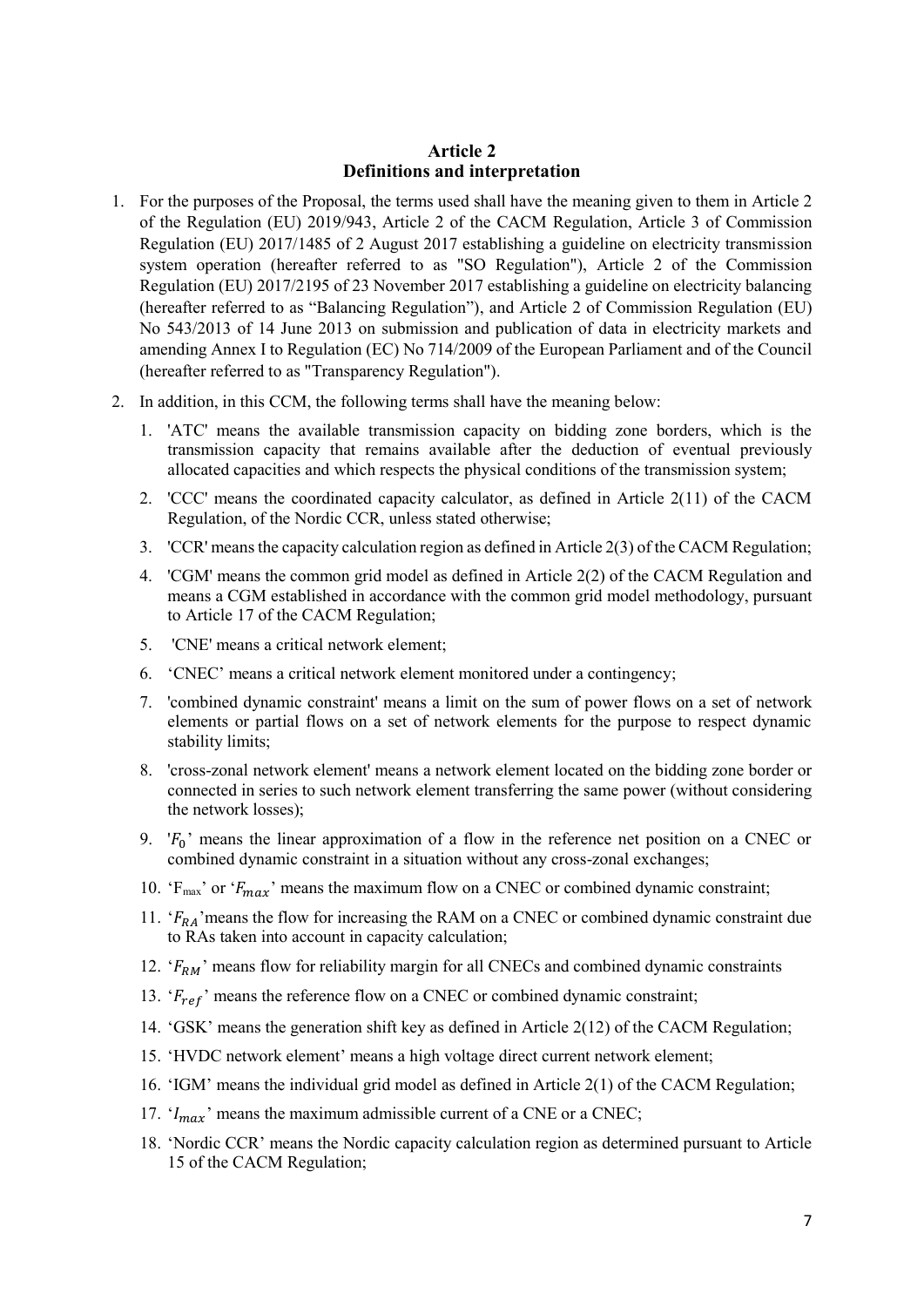- 19. 'internal CNE' means a critical network element (CNE) that is located inside a bidding zone and that is limiting the amount of power that can be exchanged between bidding zones;
- 20. 'internal network element' means a network element, which is not cross-zonal;
- 21. 'merging agent' means a party, which builds the CGM from IGMs sent by each TSO and sends the CGM to the CCC for capacity calculation;
- 22. 'NP' or ' $NP$ ' means a net position of a bidding zone, which is the net value of generation and consumption in a bidding zone;
- 23. 'previously allocated cross-zonal capacities' means the capacities which have already been allocated;
- 24. 'PTDF' or 'PTDF' means a power transfer distribution factor;
- 25. 'RA' means a remedial action as defined in Article 2(13) of the CACM Regulation;
- 26. 'RAM' or ' $RAM$ ' means a remaining available margin on a CNEC or a combined dynamic constraint;
- 27. 'reference net position' or 'reference exchange' means a position of a bidding zone or an exchange over HVDC interconnection assumed within the CGM;
- 28. 'reliability margin' or 'RM' means the reliability margin as defined in Article 2(14) of the CACM Regulation;
- 29. 'slack node' means the single reference node per synchronous area used for determination of the PTDF matrix, i.e. shifting the power infeed of generators up results in absorption of the power shift in the slack node. A slack node remains constant for each scenario;
- 30. 'snapshot' means like a photo of a TSO's power system state taken from the TSOs' control system, showing the voltage, currents, and power flows in the power system at the time of taking the photo;
- 31. 'zone-to-slack PTDF' means the PTDF of a commercial exchange between a bidding zone and the slack node;
- 32. 'zone-to-zone  $PTDF$ ' means the PTDF of a commercial exchange between two bidding zones;
- 33. 'virtual bidding zone' means a bidding zone without any buy and sell orders from market participants;
- 34. the notation  $x$  denotes a scalar;
- 35. the notation  $\vec{x}$  denotes a vector; and
- 36. the notation  $x$  denotes a matrix.
- 3. In this CCM, unless the context requires otherwise:
	- (a) the singular indicates the plural and vice versa;
	- (b) any reference to the day-ahead or intraday calculation, day-ahead or intraday capacity calculation process or the day-ahead or intraday capacity calculation methodology shall mean a common day-ahead or intraday calculation, common day-ahead or intraday capacity calculation process and common day-ahead or intraday capacity calculation methodology respectively, which is applied by all TSOs in a common and coordinated way on all bidding zone borders of the Nordic CCR;
	- (c) the table of contents and the headings are inserted for convenience only and do not affect the interpretation of this CCM; and
	- (d) any reference to legislation, regulations, directives, orders, instruments, codes or any other enactment shall include any modifications, extensions or re-enactment of it when in force.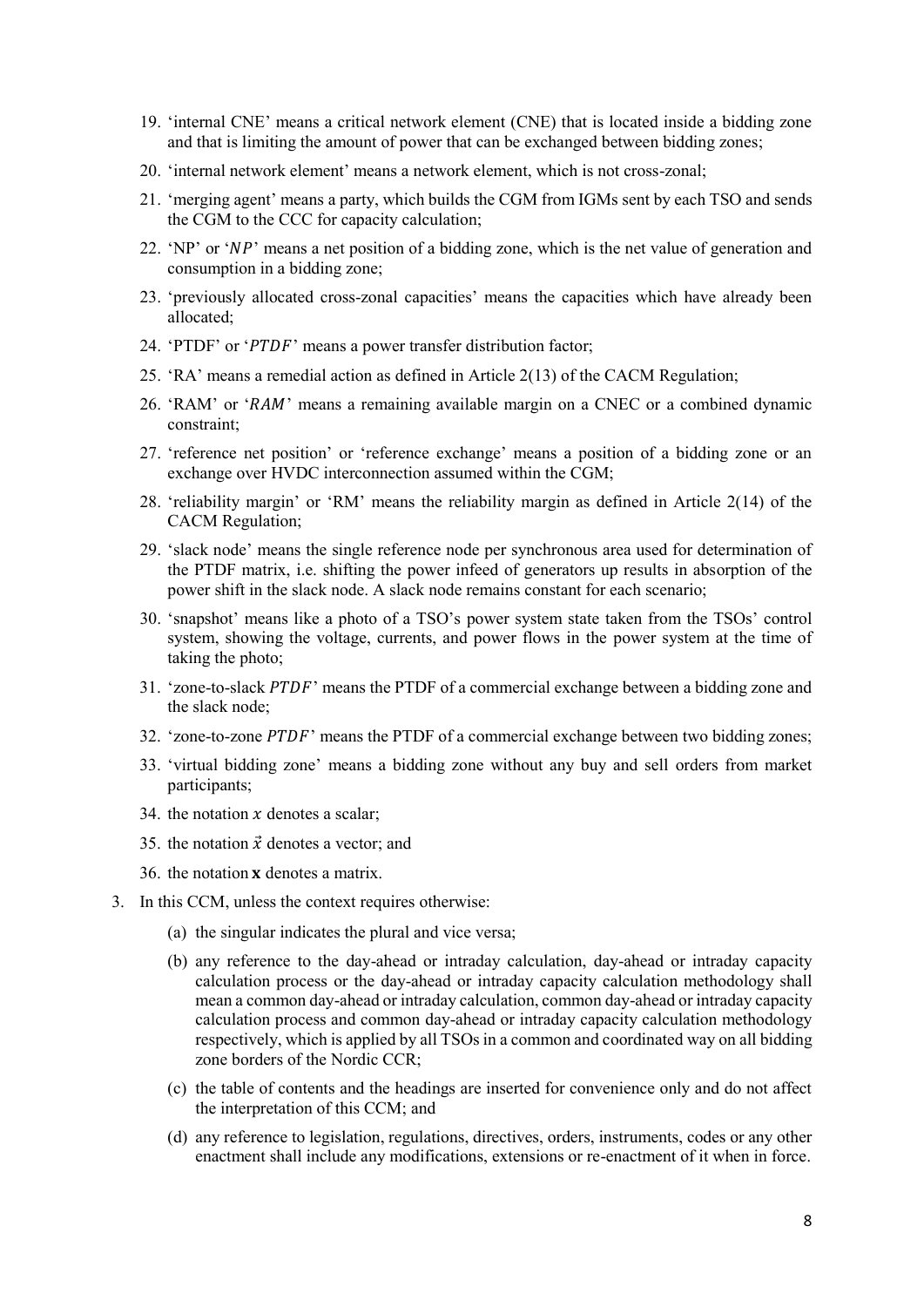4. For the sake of clarity this CCM does not affect TSOs' right to delegate their task in accordance with the Article 81 of the CACM Regulation. In this CCM the reference to a TSO shall mean Transmission System Operator or to a third party, whom the TSO has delegated task(s) to, in accordance with the CACM Regulation, where applicable. However, the delegating TSO shall remain responsible for ensuring compliance with the obligations under the CACM Regulation.

#### **TITLE 2**

# <span id="page-8-0"></span>**Description of capacity calculation input for day-ahead and intraday timeframe**

#### **Article 3 Methodology for determining reliability margin**

- <span id="page-8-1"></span>1. The TSOs shall determine the reliability margin as follows:
	- (a) The reliability margin (hereafter referred to as "RM") is determined for AC grid elements only.
	- (b) A probability distribution of the deviation between the expected and realized (observed) power flows is determined at least annually for each AC CNEC and combined dynamic constraint, based on historical snapshots of the CGM for different market time units. The realized (observed) power flows for each CNEC and combined dynamic constraint are obtained from the snapshot, where also the potential contingencies associated with this CNEC and combined dynamic constraint are taken into account. The net positions from the snapshot are used with the FB parameters or in the CGM to compute the expected power flows. The differences between the realized and expected power flows (in MW) form the prediction error distribution for each CNEC and combined dynamic constraint. The prediction errors shall be fitted to a statistical distribution that minimizes the modelling error.
	- (c) The reliability margin value shall be calculated by deriving a value from the probability distribution based on the TSOs risk level value as defined in paragraph 5.
	- (d) The unintended deviations of the physical electricity flows within a market time unit, caused by the adjustment of electricity flows within and between control areas, to maintain a constant frequency (frequency containment reserve), are not part of the reliability margin described in paragraphs  $1(a) - 1(c)$  and need to be assessed separately (hereafter referred to as "FCR margin"). The final RM value is the sum of the RM value and the FCR margin; the TSO shall send this RM values as input data to the CCC.
- 2. The principles for calculating the probability distribution of the deviations between the expected power flows at the time of the capacity calculation and realized power flows in real time are as follows:
	- (a) The methodology for RM determination described in paragraphs  $1(a) 1(c)$  is applied on all CNECs and combined dynamic constraints; and
	- (b) Separate distributions are formed for capacities that are calculated based on CGMs for dayahead and intraday capacity calculation timeframes.
- 3. The uncertainties covered by the RM values, described in the paragraph 1 originate from various elements, such as:
	- (a) Uncertainty in load forecast;
	- (b) Uncertainty in generation forecasts (generation dispatch, wind prognosis, etc.);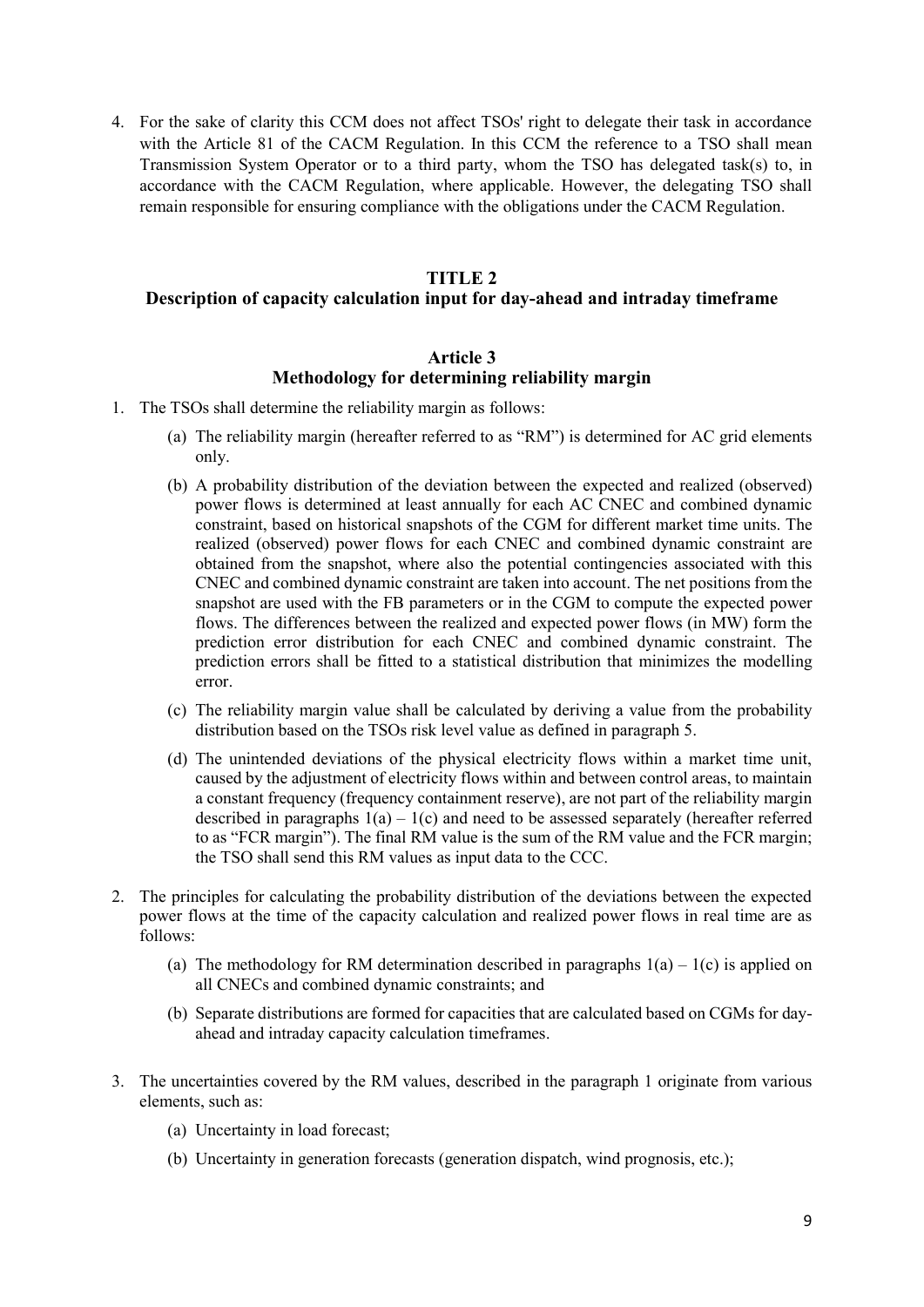- (c) Assumptions inherent in the generation shift key (hereafter referred to as "GSK") strategy;
- (d) Uncertainty in external trades to adjacent synchronous areas;
- (e) Application of a linear grid model (with the power transfer distribution factors (hereafter referred to as the "PTDFs")), constant voltage profile and reactive power;
- (f) Topology changes due to e.g. unplanned outages of network elements;
- (g) Internal trade in each bidding zone; and
- (h) Grid model errors, assumptions and simplifications.
- 4. The margin caused by the activation of the frequency containment reserve (hereafter referred to as "FCR") shall be modelled separately and added to the RM, pursuant to paragraph 1(d). The following approach shall be applied:
	- (a) The FCR power flow impact shall be computed for each CNEC and combined dynamic constraint based on historical information, forming FCR power flow distributions; and
	- (b) The FCR margin value for each CNEC and combined dynamic constraint shall be calculated by deriving a value from the probability distribution based on the TSOs risk level value as defined in paragraph 5.
- 5. The TSOs shall take into account the operational security limits, the power system uncertainties and the available RAs when determining the risk level for their CNECs and combined dynamic constraints to ensure the system security and efficient system operation. This risk level shall determine how the RM value and FCR margin value shall be derived from their probability distributions. The risk level is defined as the area (cumulative probability) right of the RM value and FCR margin value in their probability distribution. The TSOs shall use the predefined risk level of 95%.
- 6. The TSOs shall store the differences between the realized and expected flows in a database that allows the TSOs to make statistical analyses.
- 7. The probability distributions, RM values, and FCR margin values, shall be stored in a standardized data format for each CNEC and combined dynamic constraint. The RM value shall be defined and stored as an absolute value (in MW). It may be converted for comparison purposes to a percentage of the CNEC's or combined dynamic constraint's maximum flow (hereinafter referred to as " $F_{\text{max}}$ ").
- 8. The TSOs shall perform the calculation of the RM regularly and at least once a year applying the latest information, for the same period of analysis for the RM and FCR margins, on the probability distribution of the deviations between expected power flows at the time of capacity calculation and realized power flows in real time.

## **Article 4 Methodology for determining operational security limits**

- <span id="page-9-0"></span>1. Each Nordic TSO shall provide to the CCC for each CNEC, day-ahead and intraday capacity calculation time frame and each scenario the operational security limits, which are needed by the CCC to calculate the maximum flow on CNECs in accordance with Article 29(7)(c) of the CACM Regulation. For each of the operational security limit defined pursuant to paragraph 2, the concerned TSO shall specify the CNEC(s) to which these limits should be applied and translated into maximum flow on CNECs.
- 2. Each TSO shall apply the same operational security limits as in the operational security analysis. These limits shall be defined in accordance with Article 25 of the SO Regulation. The TSOs shall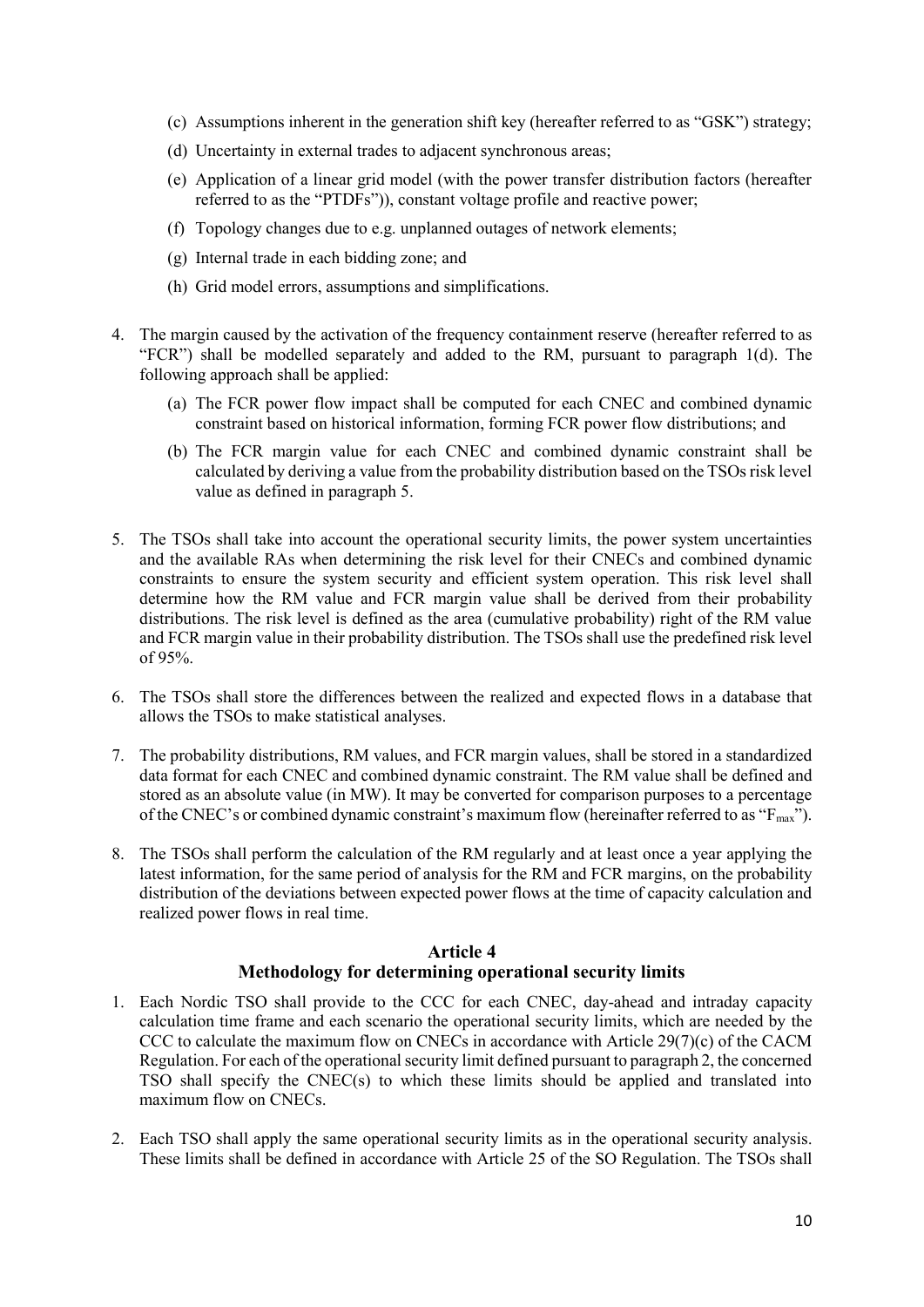provide these operational security limits to the CCC in the following format describing a specific power system physical property:

- (a) thermal limits shall be expressed in maximum admissible current  $(I_{max})$  with the unit of Ampere;
- (b) voltage limits shall be expressed in nominal voltage (per unit);
- (c) frequency limits shall be expressed in Hertz; and
- (d) dynamic stability limits shall be expressed in (i) per unit for voltage stability and (ii) damping for electromechanical oscillations.
- 3. The maximum admissible current representing thermal limit according to paragraph 2(a) shall be defined as follows:
	- (a) the maximum admissible current representing thermal limits shall be defined as fixed limit for each scenario representing the ambient conditions of this scenario.
	- (b) when applicable, the maximum admissible current representing thermal limits shall be defined as a temporary current limit of the CNE in accordance with Article 25 of the SO Regulation. A temporary current limit means that an overload is only allowed for a certain finite duration. As a result, various CNECs associated with the same CNE may have different *Imax* values.
	- (c) the maximum admissible current representing thermal limits shall represent only real physical properties of the CNE and shall not be reduced by any security margin.
- 4. TSOs shall regularly review and update operational security limits in accordance with Article 24.

#### **Article 5**

## <span id="page-10-0"></span>**Methodology for determining critical network elements and contingencies relevant to capacity calculation**

- 1. Each Nordic TSO shall define a list of CNEs, which are fully or partly located in its own control area, and which can be, *inter alia*, overhead lines, underground cables and transformers. All crosszonal network elements shall be defined as CNEs, whereas only those internal network elements, which are defined pursuant to paragraphs 5 to 7 shall be defined as CNEs. Until 30 days after the approval of the proposal pursuant to paragraph 5, all internal network elements may be defined as CNEs.
- 2. Each Nordic TSO shall define a list of proposed contingencies used in operational security analysis in accordance with Article 33 of the SO Regulation, limited to their relevance for the set of CNEs as defined in paragraph 1 and pursuant to Article 23(2) of the CACM Regulation. The contingencies of a Nordic TSO shall be located within the observability area (as defined in Article 3(2)(48) of the SO Regulation) of that Nordic TSO. This list shall be updated at least on a yearly basis and in case of topology changes in the grid of the Nordic TSO, pursuant to Article 24. A contingency can be, inter alia, an unplanned outage of:
	- (a) a line, a cable, or a transformer;
	- (b) a busbar;
	- (c) a generating unit;
	- (d) a load; or
	- (e) a set of the such network elements.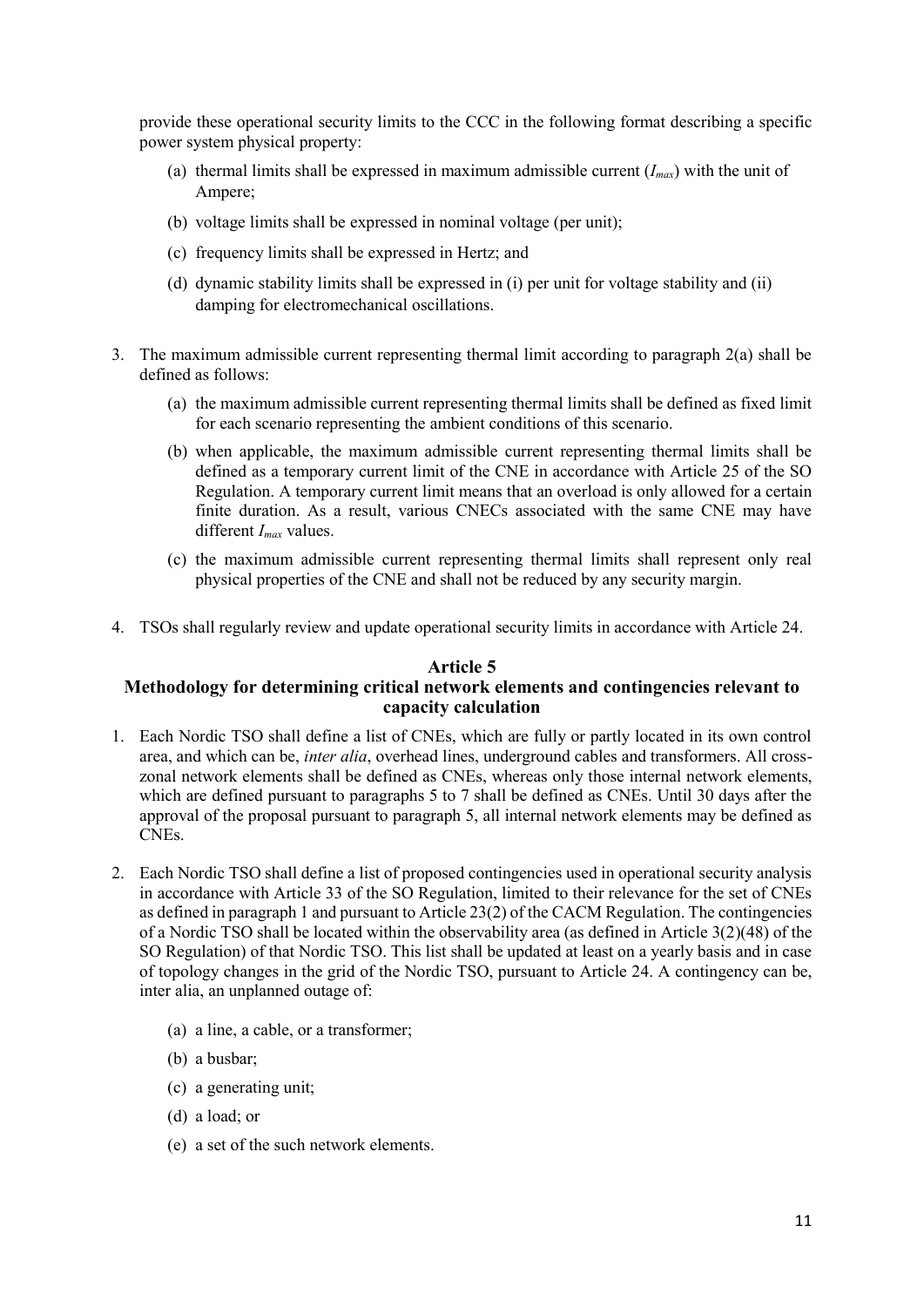- 3. Each Nordic TSO shall establish a list of CNEs associated with a contingency (CNECs) by associating the contingencies established pursuant to paragraph 2 with the CNEs established pursuant to paragraph 1 following the rules established in accordance with Article 75 of the SO Regulation. Until such rules are established and enter into force, the association of contingencies to CNEs shall be based on each TSO's operational experience. An individual CNEC may also be established without a contingency.
- 4. Each TSO shall provide to the CCC for day-ahead and intraday time frame and each scenario a list of CNECs established pursuant to paragraph 3.
- 5. No later than eighteen months after the implementation of this methodology in accordance with Article 26(2), all TSOs shall jointly develop a proposal for amendment of this methodology in accordance with Article 9(13) of the CACM Regulation, which shall improve this methodology by including a method for assessing the economic efficiency of increasing margin on internal network elements (combined with the relevant contingencies) in the day-ahead and intraday capacity calculation. This proposal shall be submitted by the same deadline to Nordic regulatory authorities for approval.
- 6. The methodology referred to in paragraph 5 shall define a process by which TSOs regularly, at least annually, analyse and identify internal network elements on which congestions are most efficiently addressed with day-ahead and intraday capacity calculation, taking into account other alternative measures for managing congestions on internal network elements, such as:
	- (a) application of RA;
	- (b) reconfiguration of bidding zones;
	- (c) investments in network infrastructure combined with one or the two above; or
	- (d) any combination of  $(a)$ ,  $(b)$  and  $(c)$ .
- 7. The methodology referred to in paragraphs 5 and 6 shall also ensure that TSOs take into account different timescales needed to implement alternative solutions such that including internal network elements in capacity calculation is allowed only until the alternative solution(s), which are identified as more efficient, can be implemented.
- 8. The TSOs shall regularly review and update the application of the methodology for determining CNECs as defined in Article 24.

## **Article 6 Methodology for allocation constraints**

- <span id="page-11-0"></span>1. In case operational security limits cannot be transformed efficiently into maximum flow on specific CNECs pursuant to Article 4, the TSOs may transform them into allocation constraints and provide them to the CCC to be used in the day-ahead and intraday capacity calculation. For this purpose, the TSOs may use the combined dynamic constraint, which limits the sum of power flows on a set of network elements, for the purpose to respect the dynamic stability limits. These TSOs shall provide to the CCC the F<sub>max</sub> for each defined combined dynamic constraint and the information on which network elements are combined into such combined dynamic constraint.
- 2. Allocation constraints pursuant to paragraph 1 may be used during a transition period of two years following the implementation of this methodology in accordance with Article 26(2). During this transition period, the concerned TSOs shall calculate the value of each combined dynamic constraint by performing a dynamic stability analysis in accordance with Article 38 of the SO Regulation at least on an annual basis and updated on a monthly basis, if relevant. The concerned TSOs shall publish the results and the underlying analysis.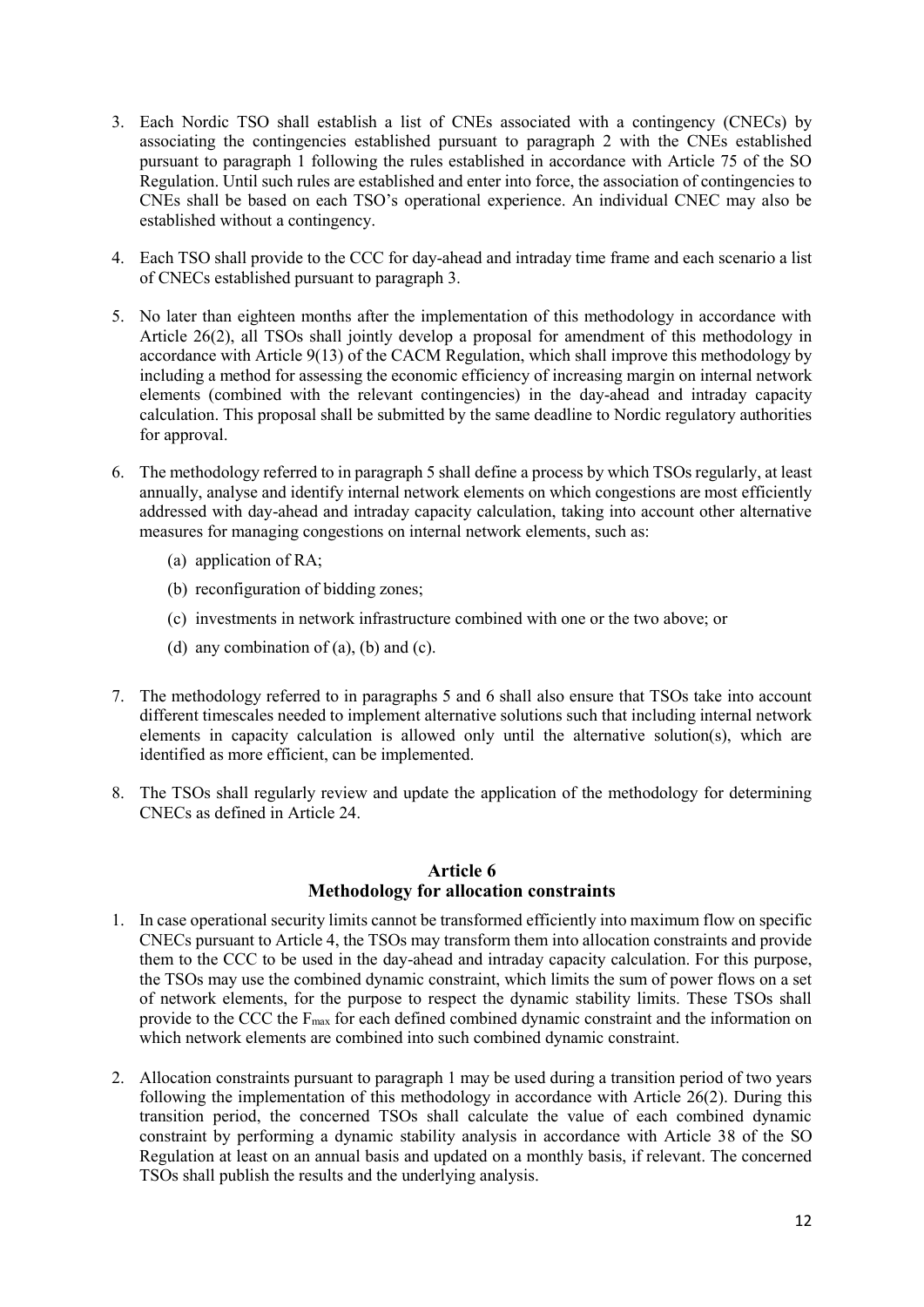- 3. In case the concerned TSOs cannot find and implement a more efficient solution than the applied combined dynamic constraint, they may, by eighteen months after the implementation of this methodology in accordance with Article 26(2), together with all other TSOs, submit to the Nordic regulatory authorities a proposal for amendment of this methodology in accordance with Article 9(13) of CACM Regulation. Such a proposal shall include the following:
	- (a) the technical and legal justification for the need to continue using the combined dynamic constraint indicating the underlying operational security limits and why they cannot be transformed efficiently into maximum flow on specific CNECs; and
	- (b) a detailed methodology to calculate the values of the combined dynamic constraints.

In case such a proposal has been submitted by all TSOs, the transition period referred to in paragraph 2 shall be extended until the decision on the proposal is taken by the Nordic regulatory authorities.

- 4. TSOs applying allocation constraints shall regularly review and update the application of allocation constraints in accordance with Article 24.
- 5. In addition, TSOs may apply other allocation constraints in day-ahead and intraday timeframe in accordance with Article  $23(3)$  of the CACM Regulation. The relevant TSOs shall provide these allocation constraints to the CCC. The TSOs may apply either of the following allocation constraints:
	- (a) Ramping rates: Ramping rates define the maximum flow changes on HVDC interconnections between market time units. Due to imbalances generated by flows on HVDC interconnections between market time units, ramping rates are needed in order to maintain the stability of the power system. Ramping rates ensure that the maximum flow change on HVDC interconnections between market time units is kept within the available balancing power reserves or within the technical limits of HVDC interconnections.
	- (b) Implicit loss factors: The implicit loss factors on HVDC interconnections account for the power loss on HVDC interconnections by the following equation:

*Export quantity =*  $(I - "Loss Factor") * Import quantity$ 

#### *Equation 1*

The implicit loss factor is a correction mechanism for a negative external effect incentivising the market to respect the cost of electricity losses on HVDC interconnections in the market coupling. The implicit loss factor may be applied on an HVDC interconnection if an EU-wide welfare economic benefit can be demonstrated to the NRAs.

6. Each TSO applying the allocation constraints according to paragraph 5 shall communicate and justify application of those constraints to the market participants.

#### **Article 7 Methodology for determining generation shift keys (GSKs)**

- <span id="page-12-0"></span>1. Each Nordic TSO shall provide to the CCC for each of the bidding zone under its responsibility, day-ahead and intraday capacity calculation time frame and each scenario, the GSK to be used in the day-ahead and intraday capacity calculation.
- 2. GSKs shall define how a net position change in a given bidding zone shall be distributed to each production and load unit on that bidding zone in the CGM. These GSKs shall represent the best forecast of the relation of a change in the net position of a bidding zone to a specific change of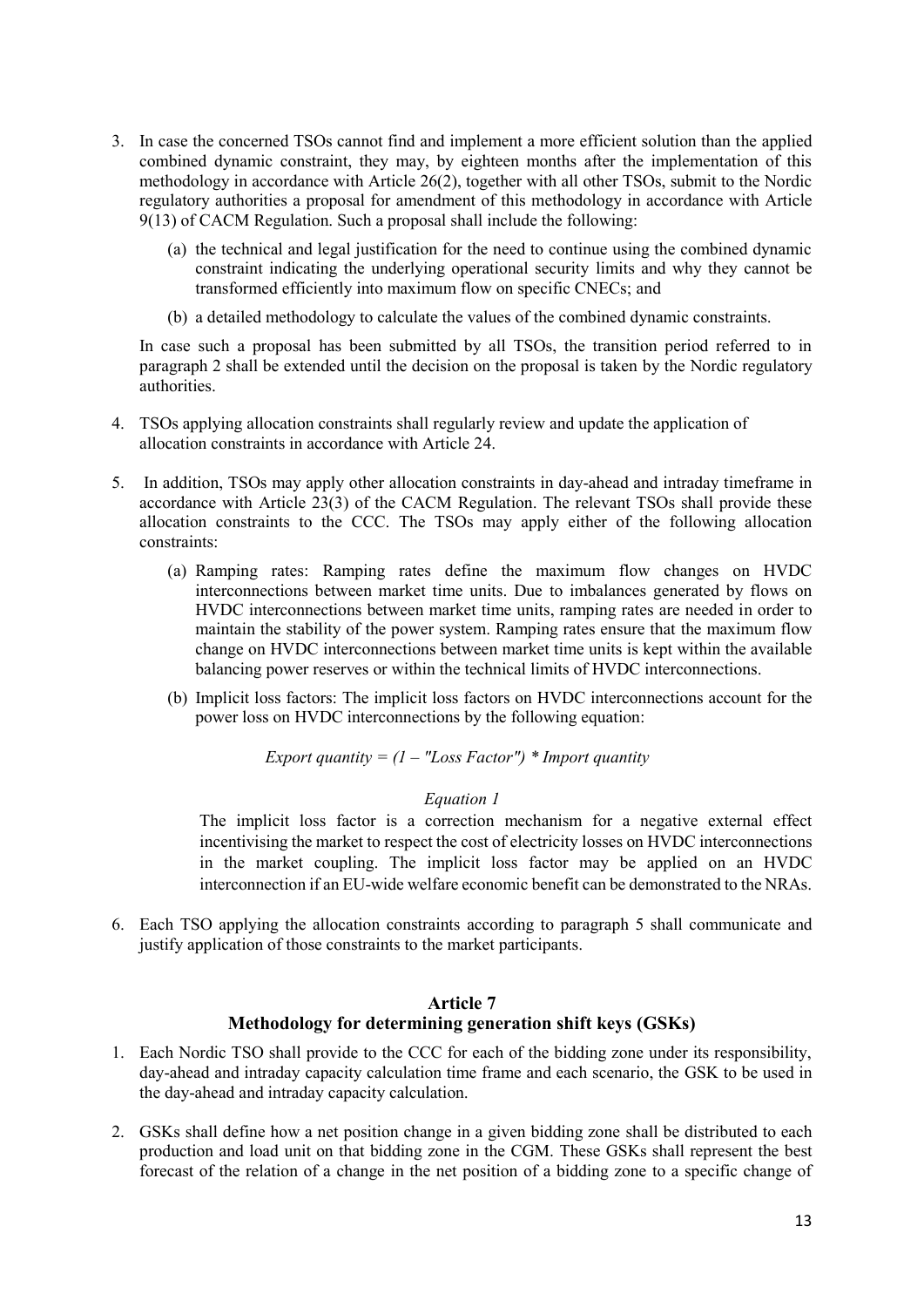generation or load in the CGM for each scenario. The forecast shall take into account the information received in accordance with Article 10 and Article 12 of the generation and load data provision methodology developed by all TSOs in accordance with Article 16 of the CACM Regulation.

| Strategy                 | Generation                   | Load     | Description/comment                                     |
|--------------------------|------------------------------|----------|---------------------------------------------------------|
| number                   |                              |          |                                                         |
| 0                        | $k_{g}$                      | $k_l$    | Custom GSK strategy with individual set of GSK          |
|                          |                              |          | factors for each generator unit and load for each       |
|                          |                              |          | market time unit for a TSO                              |
| 1                        | $\max\{P_g - P_{min}, 0\}$   | $\theta$ | Generators participate relative to their margin to the  |
|                          |                              |          | generation minimum (MW) for the unit                    |
| 2                        | $\max\{P_{max} - P_{g}, 0\}$ | $\theta$ | Generators participate relative to their margin to the  |
|                          |                              |          | installed capacity (MW) for the unit                    |
| 3                        | $P_{max}$                    | $\Omega$ | Generators participate relative to their maximum        |
|                          |                              |          | (installed) capacity (MW)                               |
| $\overline{\mathcal{A}}$ | 1.0                          | $\Omega$ | Equal GSK factors for all generators, independently of  |
|                          |                              |          | the size of the generator unit                          |
| 5                        | $P_{g}$                      | $\theta$ | Generators participate relative to their current power  |
|                          |                              |          | generation (MW)                                         |
| 6                        | $P_{g}$                      | $P_l$    | Generators and loads participate relative to their      |
|                          |                              |          | current expected power generation or loading power      |
|                          |                              |          | (MW)                                                    |
| 7                        | $\theta$                     | $P_l$    | Loads participate relative to their expected loading    |
|                          |                              |          | power (MW)                                              |
| 8                        | $\overline{0}$               | 1.0      | Equal GSK factors for all loads, independently of their |
|                          |                              |          | expected size of loading power                          |

3. Each TSO shall apply for a given bidding zone and the given scenario one of the GSK strategies listed below:

where

*kg* : GSK factor [pu] for generator g

*k<sup>l</sup>* : GSK factor [pu] for load l

 $P_g$ : Active power generation [MW] for generator *g* contained in CGM

*Pmin* : Minimum active generator output [MW] for generator g

*Pmax* : Maximum active generator output [MW] for generator *g*

*P<sup>l</sup>* :Active power load [MW] for load l contained in CGM

- 4. Within eighteen months after the implementation of this methodology in accordance with Article 26(2), all TSOs shall develop a proposal for amendment of this methodology in accordance with Article 9(13) of the CACM Regulation, which shall further harmonise the generation shift key methodology. This proposal shall be submitted by the same deadline to the Nordic regulatory authorities for approval. The proposal shall at least include:
	- (a) the criteria and metrics for defining the efficiency and performance of GSKs and allowing for quantitative comparison of different GSKs; and
	- (b) a harmonised generation shift key methodology combined with, where necessary, rules and criteria for TSOs to deviate from the harmonised GSK methodology.
- 5. TSOs shall regularly review and update the application of the GSKs in accordance with Article 24.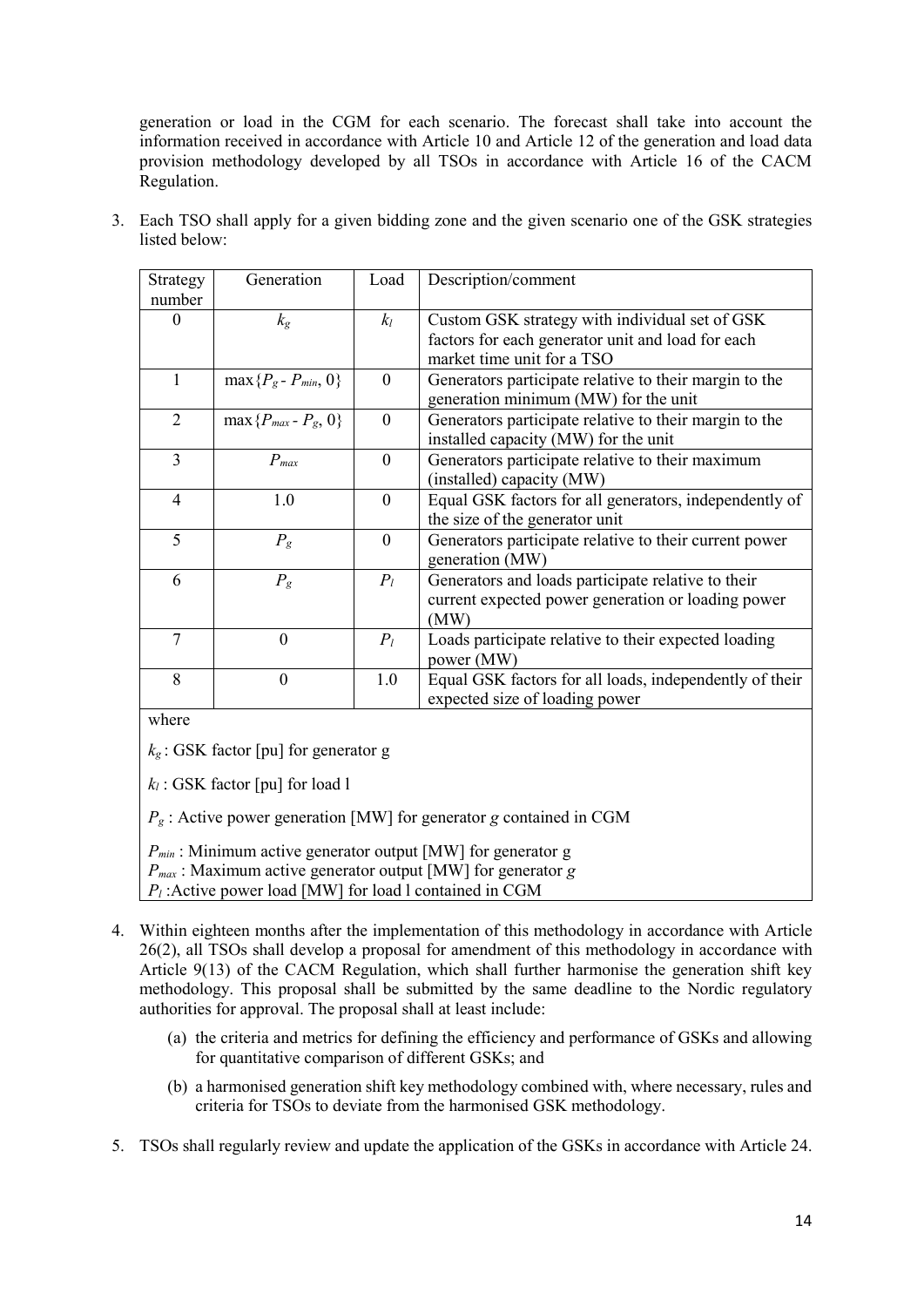#### **Article 8**

## <span id="page-14-0"></span>**Rules for avoiding undue discrimination between internal and cross-zonal exchanges**

- 1. The TSOs shall take actions to avoid undue discrimination between internal and cross-zonal exchanges in accordance with Article 16(8) of the Regulation (EU) 2019/943.
- 2. In a short-term perspective the TSOs shall apply RAs in accordance with Article 17 based on the assessment according to Article 9 and 10.
- 3. In a mid-term perspective, the TSOs shall review the existing bidding-zone configuration in accordance with Article 32 of the CACM Regulation. In this review, the TSOs shall study whether a reconfiguration of bidding zones would bring benefits in accordance with Article 33 of the CACM Regulation.
- 4. In a long-term perspective, the TSOs shall consider efficient investments.

# **Article 9**

## <span id="page-14-1"></span>**Methodology for determining remedial actions (RAs) to be considered in capacity calculation**

- 1. Each TSO shall define explicit RAs to be taken into account in capacity calculation and provide them to CCC for each day-ahead and intraday market time unit. The relevant RAs shall be coordinated between TSOs, clearly described, and communicated to other TSOs.
- 2. The RAs referred to in paragraph 1 shall be used for increasing the day-ahead and intraday crosszonal capacities while ensuring operational security.
- 3. When defining RAs pursuant to paragraph 1, each TSO shall take into account available non-costly RAs. Costly RAs shall be applied for internal CNECs, if foreseen to be available for both day-ahead and intraday capacity calculation timeframes and if they contribute to an increased economic welfare, in accordance with Article 10.
- 4. TSOs shall apply any of, or a combination of, the following RAs:
	- (a) System protection schemes, being an automatic tripping of generation, consumption or grid elements in case of fault;
	- (b) Topology changes, being any changes in grid topology in order to minimise the effect of faults;
	- (c) Redispatching; and
	- (d) Countertrading.
- 5. Each TSO shall quantify and list the RAs foreseen to be available in its own control area and to apply them in the capacity calculation. The availability of costly and non-costly RAs shall be assessed on daily basis and communicated to the CCC, taking into account:
	- a) outage information
	- b) constraints on generation and consumption flexibility
- 6. When TSO(s) is unable to define explicitly the RAs to be taken into account in capacity calculation due to uncertainty of their actual availability in real-time, but is able to evaluate the approximate adjustment of flows on critical network elements or combined dynamic constraints due to RAs by taking into account the statistics and probability of the availability of RAs, it may provide to the CCC the minimum  $F_{RA}$  that needs to be respected when calculating the  $F_{RA}$  in accordance with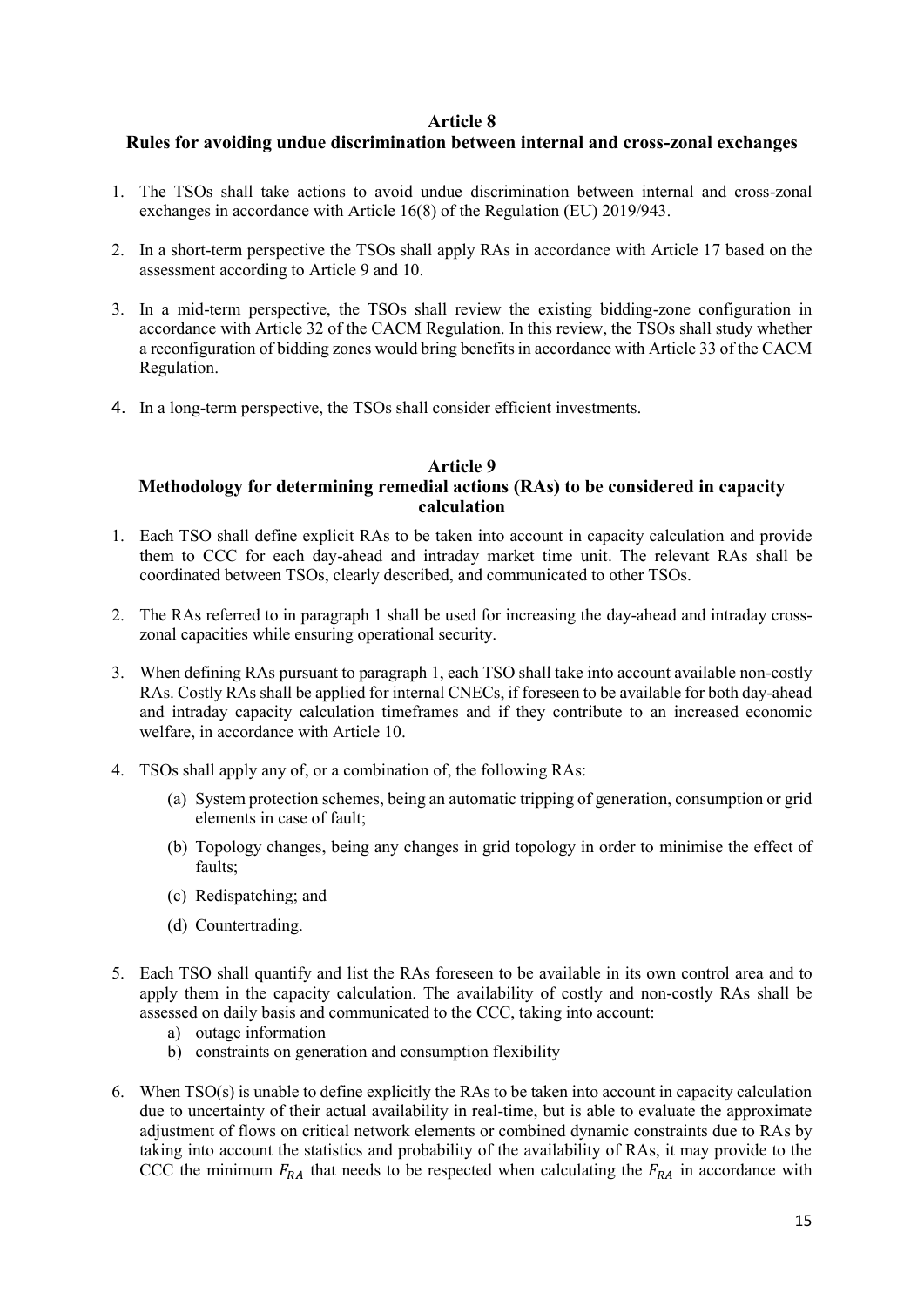Article 15. When determining this minimum  $F_{RA}$ , TSOs may also take into account other (costly or non-costly) RAs.

<span id="page-15-0"></span>7. The TSOs shall regularly review and update the application of RAs taken into account in the capacity calculation in accordance with Article 24.

#### **Article 10 Impact of remedial actions (RAs) on critical network elements**

- 1. Internal CNECs and internal combined dynamic constraints provided to the capacity calculation and allocation by TSOs in accordance with Article 5, shall be justified based on operational security, employing an assessment of availability of RAs, and economic efficiency in accordance with the methodology to be developed according to Article 5(5).
- 2. If RAs are not available or when their availability cannot be expected, according to Article 9, the RAM on the CNECs and combined dynamic constraints calculated in accordance with Article 17, shall not increase.
- 3. For non-costly RAs to be expected to be available, the extent to which these relieve the flows on the CNECs and combined dynamic constraints, shall be added to the RAM in accordance with Article 17.
- 4. For costly RAs to be expected to be available, the extent to which these relieve the flows on the internal CNECs and internal combined dynamic constraints shall be added to the RAM in accordance with Article 17 only if economic efficiency of applying the costly RA can be demonstrated. TSOs shall define the rules for economic efficiency within the methodology to be developed in accordance with Article 5(5).
- 5. The impact of RAs shall be taken into account in individual TSOs' list of CNECs and combined dynamic constraints in accordance with Article 5.
- 6. The TSOs shall regularly review and update the impact of RAs on CNECs and combined dynamic constraints as defined in Article 24.

## **Article 11**

## **Previously allocated cross-zonal capacities**

<span id="page-15-1"></span>Each TSO shall provide to the CCC for each Nordic bidding zone border and for day-ahead and intraday capacity calculation time frame the previously allocated cross-zonal capacities.

## **TITLE 3**

#### <span id="page-15-2"></span>**Description of the capacity calculation process for day-ahead and intraday timeframe**

#### **Article 12**

## <span id="page-15-3"></span>**Description of the applied capacity calculation approach with different capacity calculation inputs**

1. The capacity calculation process for the day-ahead and intraday timeframe shall use the FB process.

The capacity calculation process for the day-ahead and intraday timeframe and for each market time unit within these timeframes is as follows: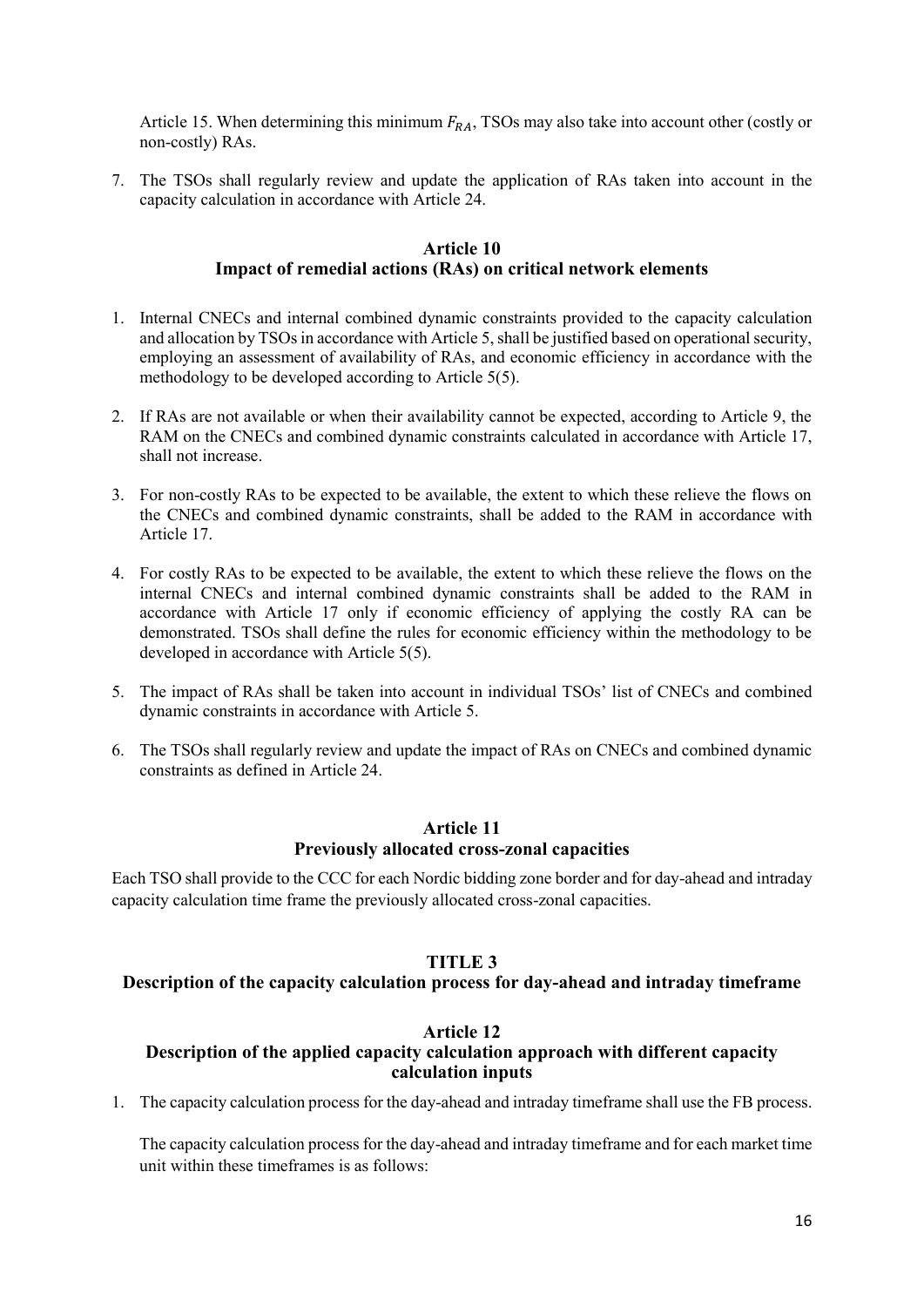- (a) Each TSO shall create an IGM for its bidding zone(s) and send it to the merging agent for merging IGMs to build the CGM in accordance with Article 17 of the CACM Regulation. The IGM shall include dynamic data for the CCC to facilitate dynamic stability analysis in capacity calculation in accordance with Table 1 of Article 26;
- (b) The merging agent shall send the CGM to the CCC for calculation of  $F_{\text{max}}$ ;
- (c) Each TSO shall send GSK strategies as defined in Article 7 to the CCC for calculation of  $F<sub>max</sub>$ ;
- (d) Each TSO shall send contingencies for its bidding zone(s) determined in accordance with Article 5 to the CCC for calculation of  $F_{\text{max}}$ ;
- (e) Each TSO shall send operational security limits for its bidding zone(s) determined in accordance with Article 4 to the CCC for calculation of  $F_{\text{max}}$ , A TSO may transform operational security limits for dynamic stability into allocation constraints and send these as combined dynamic constraints defined in accordance with Article 6(1) to the CCC for calculation of  $F_{\text{max}}$ ;
- (f) Each TSO shall send CNECs for its bidding zone(s) determined in accordance with Article 5 to the CCC to be considered in capacity calculation;
- (g) The CCC shall calculate  $F_{\text{max}}$  for each CNEC in accordance with Article 17 applying the CGM, GSKs, contingencies, operational security limits, combined dynamic constraints, and CNECs submitted by each TSO;
- (h) Each TSO shall send RM for each CNEC determined in accordance with Article 3 to the CCC for calculation of RAMs;
- (i) Each TSO shall send AAC for each CNEC determined in accordance with Article 16 to the CCC for calculation of RAMs;
- (j) Each TSO shall send RA for each CNEC determined in accordance with Article 9 and Article 10 to the CCC for calculation of RAMs;
- (k) The CCC shall calculate RAM for each CNEC and combined dynamic constraint determined in accordance with Article 17 and PTDFs in accordance with Article 13 taking into account rules for sharing the power flow capabilities of CNECs among different CCRs in accordance with Article 18;
- (l) The CCC shall send FB parameters calculated in accordance with Article 13 and Article 17 to each TSO for validation in accordance with Article 19;
- (m) Each TSO shall send validated FB parameters, including adjustments to FB parameters, to the CCC;
- (n) Each TSO shall send allocation constraints determined in accordance with Article 6(5) to the CCC;
- (o) The CCC shall send the validated FB parameters and allocation constraints to relevant NEMOs for the purpose of allocating cross-zonal capacity by MCO in accordance with the CACM Regulation;
- (p) Relevant NEMOs shall publish validated FB parameters and allocation constraints to the market in accordance with Article 46(1) of the CACM Regulation; and
- (q) The CCC shall publish validated FB parameters, allocation constraints and other information requested in accordance with Article 25.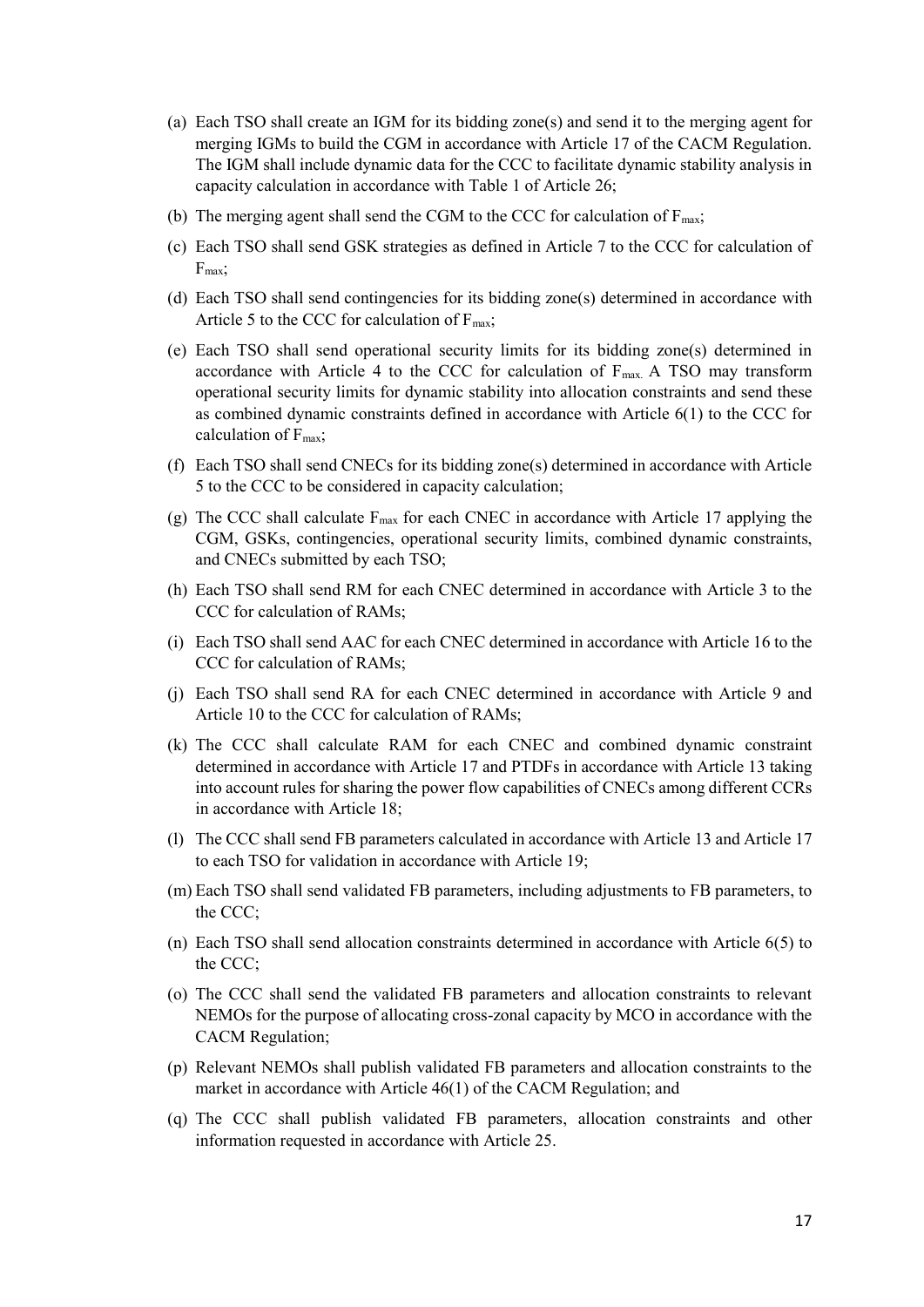- 2. The capacity calculation process shall be performed by the CCC and shall provide the following capacity calculation results to be validated by each TSO:
	- (a) Calculation of the PTDF matrix, where each factor in the matrix,  $PTDF_j^A$ , represents the percentage of 1 MW injected in bidding zone A, and extracted from a defined slack node, that will appear on the CNEC or combined dynamic constraint j in accordance with Article 13; and
	- (b) Calculation of the RAM for each CNEC and combined dynamic constraint, which shall be the amount of transmission capacity available for capacity validation and determined in accordance with Article 17.
- 3. The PTDF matrix and RAM vector shall form FB parameters describing the available transmission capacity between relevant bidding zones to be validated by capacity validation in accordance with Article 19.

#### **Article 13 Description of the calculation of power transfer distribution factors**

- <span id="page-17-0"></span>1. As a first step in the day-ahead and intraday capacity calculation process, the CCC shall merge the individual lists of CNECs provided by all TSOs in accordance with Article 5(4) into a single list, which shall constitute the initial list of CNECs.
- 2. In accordance with Article 29(3)(a) of the CACM Regulation, the CCC shall calculate the impact of a change in the bidding zones net position on the power flow on each CNEC of the initial list of CNECs and on each combined dynamic constraint. This influence is called the zone-to-slack (i.e.  $PTDF_{z2s}$ ). This calculation is performed by applying the CGM and the GSKs defined in accordance with Article 7.
- 3. The zone-to-slack  $PTDFS$  are calculated by first calculating the node-to-slack  $PTDFS$  (i.e.  $PTDF_{n2s}$ ) for each node defined in the GSKs. These node-to-slack  $PTDFs$  are derived by varying the injection of a relevant node in the CGM and recording the difference in power flow on every CNEC (expressed as a percentage of the change in injection) or on combination of network elements in case of combined dynamic constraint. These node-to-slack PTDFs are translated into zone-toslack PTDFs by multiplying the share of each node in the GSK with the corresponding node-toslack PTDFs and summing up these products per bidding zone. This calculation is mathematically described as follows:

## $\text{PTDF}_{\text{z2s}} = \text{PTDF}_{\text{n2s}} \text{GSK}_{\text{n2z}}$

## *Equation 2*

#### with

PTDF<sub>72s</sub> matrix of zone-to-slack PTDFs (columns: bidding zones; rows: CNECs and combined dynamic constraints) **PTDF** $_{n2s}$  matrix of node-to-slack PTDFs (columns: nodes; rows: CNECs and combined dynamic constraints)  $GSK$  in a form of matrix containing the shares of each node in the net positions of the corresponding bidding zones (columns: bidding zones; rows: nodes; sum of each column equal to one)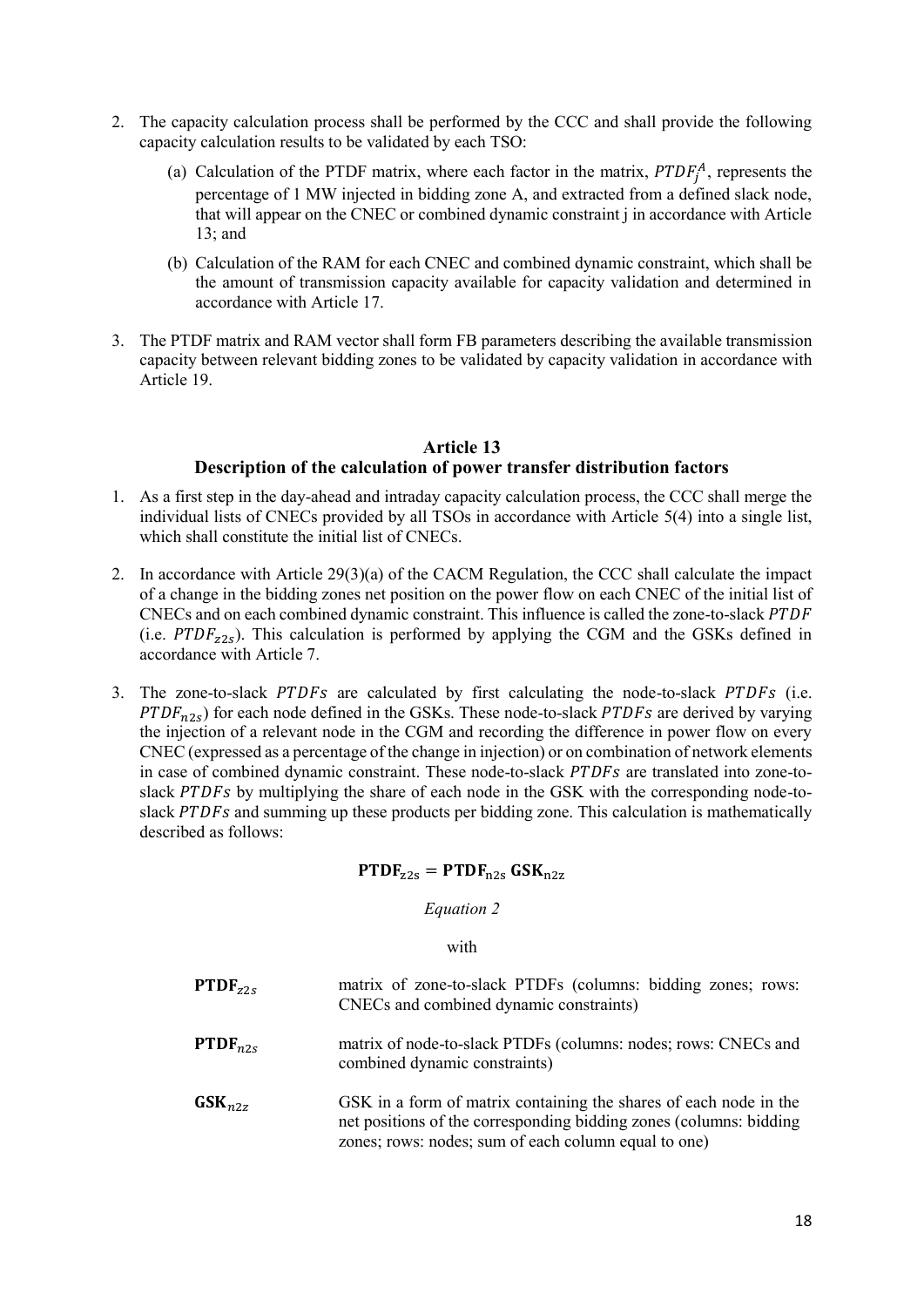- 4. The impact of HVDC network elements on the bidding zone borders within the Nordic CCR shall be taken into account by defining the connecting nodes of such HVDC network element as separate virtual bidding zones. The zone-to-slack PTDFs calculated for these virtual bidding zones are equal to node-to-slack PTDFs for the connecting nodes of the HVDC network element, whereas these nodes are not included in the summing up of products for real bidding zones as referred to in paragraph 3.
- 5. The zone-to-slack  $PTDFs$  as calculated above can also be expressed as zone-to-zone  $PTDFs$  (i.e. PTDF<sub>z2z</sub>). A zone-to-slack PTDF<sub>A,l</sub> represents the influence of a variation of a net position of bidding zone A on a CNEC  $l$  and assumes a commercial exchange between a bidding zone and a slack node. A zone-to-zone  $PTDF_{A\rightarrow B,l}$  represents the influence of a variation of a commercial exchange from bidding zone A to bidding zone B on CNEC l. The zone-to-zone  $PTDF_{A\rightarrow B,l}$  can be derived from the zone-to-slack PTDFs as follows:

$$
PTDF_{A\rightarrow B,l} = P T DF_{A,l} - P T DF_{B,l}
$$

#### *Equation 3*

- 6. The cross-zonal exchange over HVDC network elements on the bidding zone borders of the Nordic CCR is modelled as a bilateral exchange in capacity allocation, and is constrained by the physical impact that this exchange has on all CNECs considered in the final FB domain used in capacity allocation.
- 7. The maximum zone-to-zone PTDF of a CNEC (i.e.  $PTDF_{z2zmax,l}$ ) is the maximum influence that any cross-zonal exchange in the Nordic CCR has on the respective CNEC, including exchanges over HVDC network elements:

$$
PTDF_{z2zmax,l} = \max_{A \in BZ} (PTDF_{A,l}) - \min_{A \in BZ} (PTDF_{A,l})
$$

*Equation 4*

with

| $PTDF_{A,I}$                   | zone-to-slack PTDF of bidding zone A on a CNEC l                                              |
|--------------------------------|-----------------------------------------------------------------------------------------------|
| BZ.                            | set of all Nordic bidding zones (including virtual bidding zones)                             |
| $\max_{A \in BZ} (PTDF_{A,l})$ | maximum zone-to-slack PTDF of Nordic bidding zones on a CNEC l                                |
|                                | $\min_{A \in BZ} (PTDF_{A,l})$ minimum zone-to-slack PTDF of Nordic bidding zones on a CNEC l |

#### **Article 14**

#### <span id="page-18-0"></span>**Definition of the final list of CNECs for day-ahead and intraday capacity calculation**

After the calculation of maximum zone-to-zone  $PTDFS$  calculated in accordance with Article 13(7), the CCC shall remove from the initial list of CNECs at least those CNECs for which the maximum zone-to-zone  $PTDF$  is not higher than 5%. The remaining CNECs shall constitute the final list of CNECs.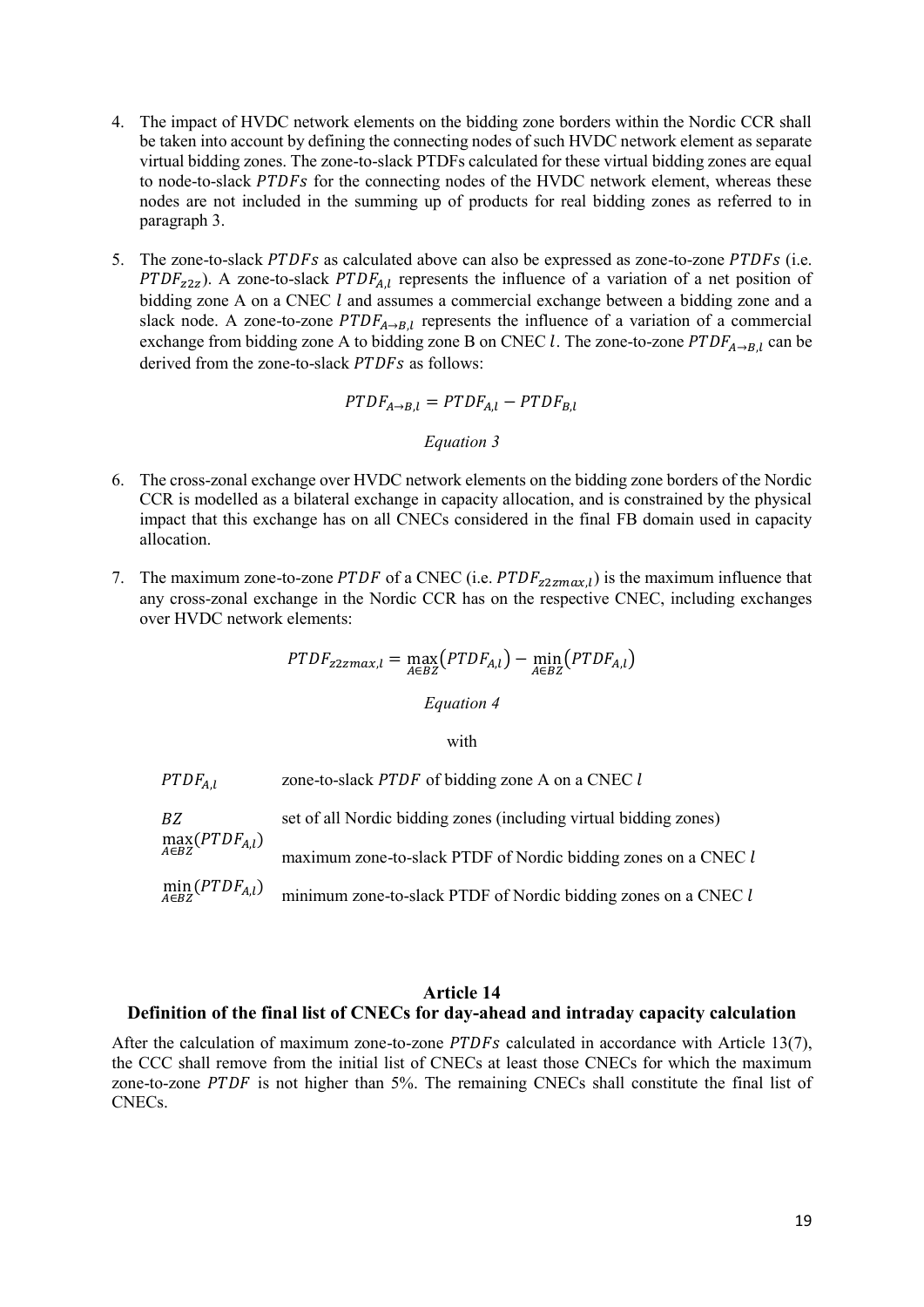#### **Article 15**

## <span id="page-19-0"></span>**Rules on the adjustment of power flows on critical network elements due to RAs**

- 1. The RAs taken into account in capacity calculation aim to increase RAM in accordance to Article 17. These RAs are not interdependent in the sense that they would increase cross-zonal capacity on some CNECs or combined dynamic constraints and decrease it on others. For these reasons, all RAs provided by the TSOs in accordance to Article 9 shall be applied and no optimisation of RAs is necessary.
- 2. As the outcome of the application of RA, the CCC shall calculate for each CNEC of the final list of CNECs and each combined dynamic constraint the increase of flow on such CNEC or combined dynamic constraint due to the application of RA. This flow for increasing the RAM on each CNEC shall be expressed as  $F_{RA}$ . In case TSO(s) provided to CCC a minimum  $F_{RA}$  pursuant to Article 9(6), the CCC shall adjust the calculated  $F_{RA}$  such that it is not lower than the minimum value provided by the TSO(s).

## **Article 16**

## **Rules for taking into account previously allocated cross-zonal capacity**

- <span id="page-19-1"></span>1. The TSOs shall take into account the previously allocated capacity as follows:
	- (a) For day-ahead and intraday timeframe, capacity allocated for nominated Physical Transmission Rights (PTRs);
	- (b) For day-ahead and intraday timeframe, capacity allocated for cross-zonal exchange of balancing services, except those balancing services in accordance with Article 22(2)(a) of the CACM Regulation; and
	- (c) For intraday timeframe, capacity allocated for day-ahead timeframe.
- 2. The CCC shall take into account the previously allocated cross-zonal capacities such that the calculation of the RAM takes into account the flows resulting from previously allocated cross-zonal capacities in accordance with Article 29(7)(c) of the CACM Regulation.
- 3. Previously allocated cross-zonal capacities, applied for balancing capacity purposes, in accordance with Article 29(7)(c) of the CACM Regulation shall be calculated for each CNEC and combined dynamic constraint by multiplying the volumes of previously allocated cross-zonal capacities with the positive zone-to-zone  $PTDFS$ , i.e:

## $F_{AAC} = max(0, P T D F_{Z2Z}) \cdot \overrightarrow{AAC}$

## *Equation 5*

#### with

| $F_{AAC}$                              | flows resulting from previously allocated cross-zonal capacities for each<br>CNEC and combined dynamic constraint |
|----------------------------------------|-------------------------------------------------------------------------------------------------------------------|
| $PTDF_{z2z}$                           | zone-to-zone PTDFs calculated in accordance with Article 13(5)                                                    |
| $\overline{A}\overline{A}\overline{C}$ | previously allocated cross-zonal capacities                                                                       |

4. The flows resulting from nominated previously allocated cross-zonal capacities for long-term timeframes, in accordance with Article 29(7)(c) of the CACM Regulation shall be calculated for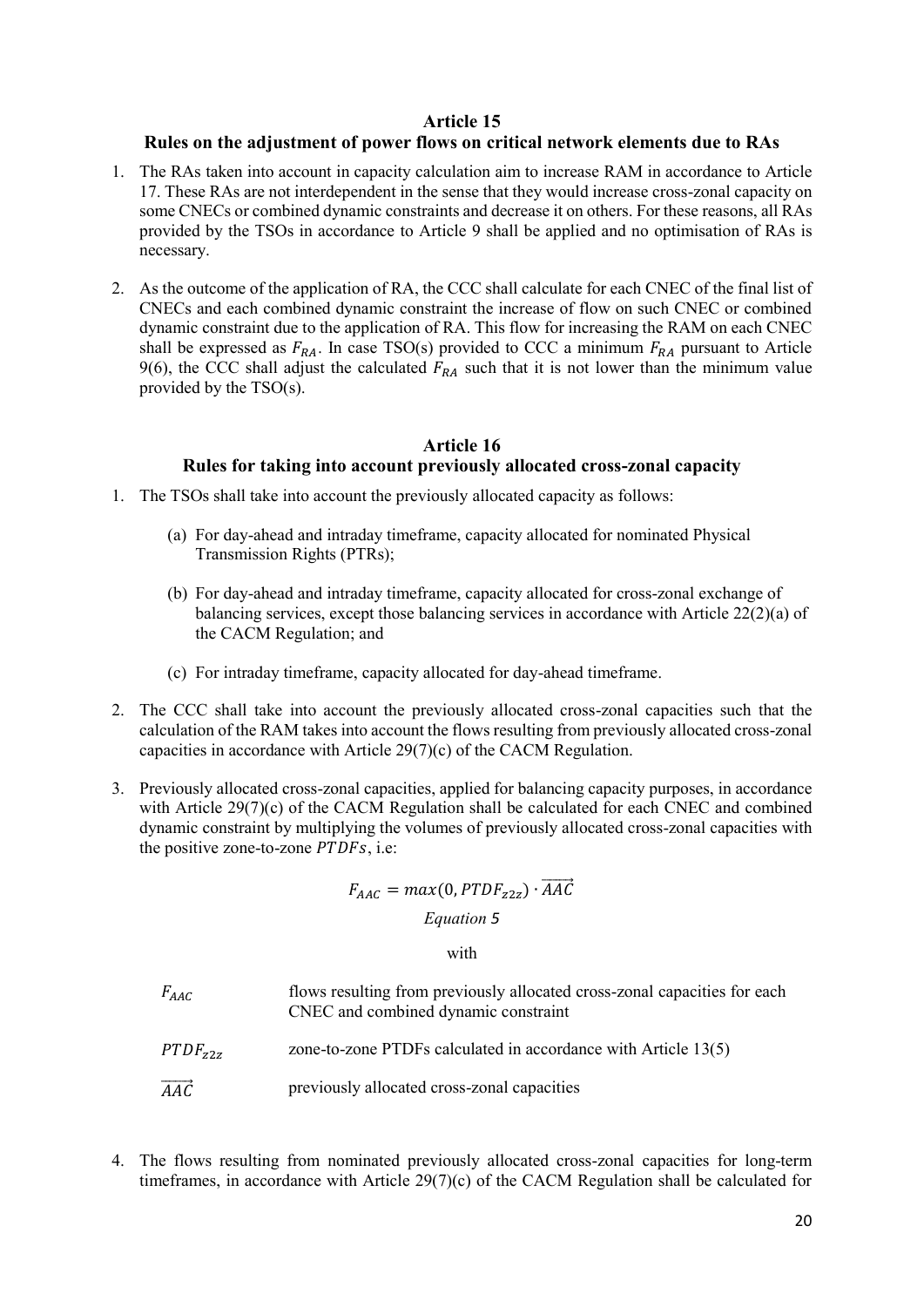each CNEC and combined dynamic constraint by multiplying the volumes of previously allocated cross-zonal capacities with the zone-to-zone  $PTDFS$ , i.e:

$$
F_{AAC} = P T D F_{Z2Z} \cdot \overrightarrow{AAC}
$$
  
Equation 6

with

| $F_{AAC}$ | flows resulting from previously allocated cross-zonal capacities for each |
|-----------|---------------------------------------------------------------------------|
|           | CNEC and combined dynamic constraint                                      |
|           |                                                                           |

- $PTDF_{727}$  zone-to-zone PTDFs calculated in accordance with Article 13(5)
- $\overrightarrow{AAC}$  previously allocated cross-zonal capacities
- 5. For the intraday timeframe, the flows resulting from nominated cross-zonal capacities for the previous timeframes, in accordance with Article 29(7)(c) of the CACM Regulation shall be calculated for each CNEC and combined dynamic constraint by multiplying the net positions of previously allocated cross-zonal capacities with the zone-to-slack  $PTDFS$ , i.e:

# $F_{AAC} = P T D F_{Z2S} \cdot \overrightarrow{NP_{AAC}}$ *Equation 7*

#### with

| $F_{AAC}$             | flows resulting from previously allocated cross-zonal capacities for each<br>CNEC and combined dynamic constraint |
|-----------------------|-------------------------------------------------------------------------------------------------------------------|
| $PTDF_{z2s}$          | zone-to-slack PTDFs calculated in accordance with Article 13(3)                                                   |
| $\overline{NP_{AAC}}$ | Net positions of previously allocated cross-zonal capacities                                                      |

## **Article 17**

## <span id="page-20-0"></span>**Description of the calculation of available margins on critical network elements before validation**

- 1. The CCC shall use voltage limits, frequency limits and dynamic stability limits provided by TSOs to calculate for each relevant CNEC the respective  $I_{max}$  representing these limits. Subsequently, the CCC shall calculate the final  $I_{max}$  for each CNEC which shall be the lowest of all values of  $I_{max}$  calculated by the CCC or provided by TSOs for each specific CNEC.
- 2. The CCC shall use the final  $I_{max}$  of each CNEC calculated pursuant to paragraph 1 to calculate  $F_{max}$  for each CNEC, which describes the maximum admissible active power flow on a CNEC.  $F_{max}$  of a CNEC shall be calculated by the given formula:

$$
F_{max} = \sqrt{3} \cdot I_{max} \cdot U \cdot \cos(\varphi)
$$

*Equation 8*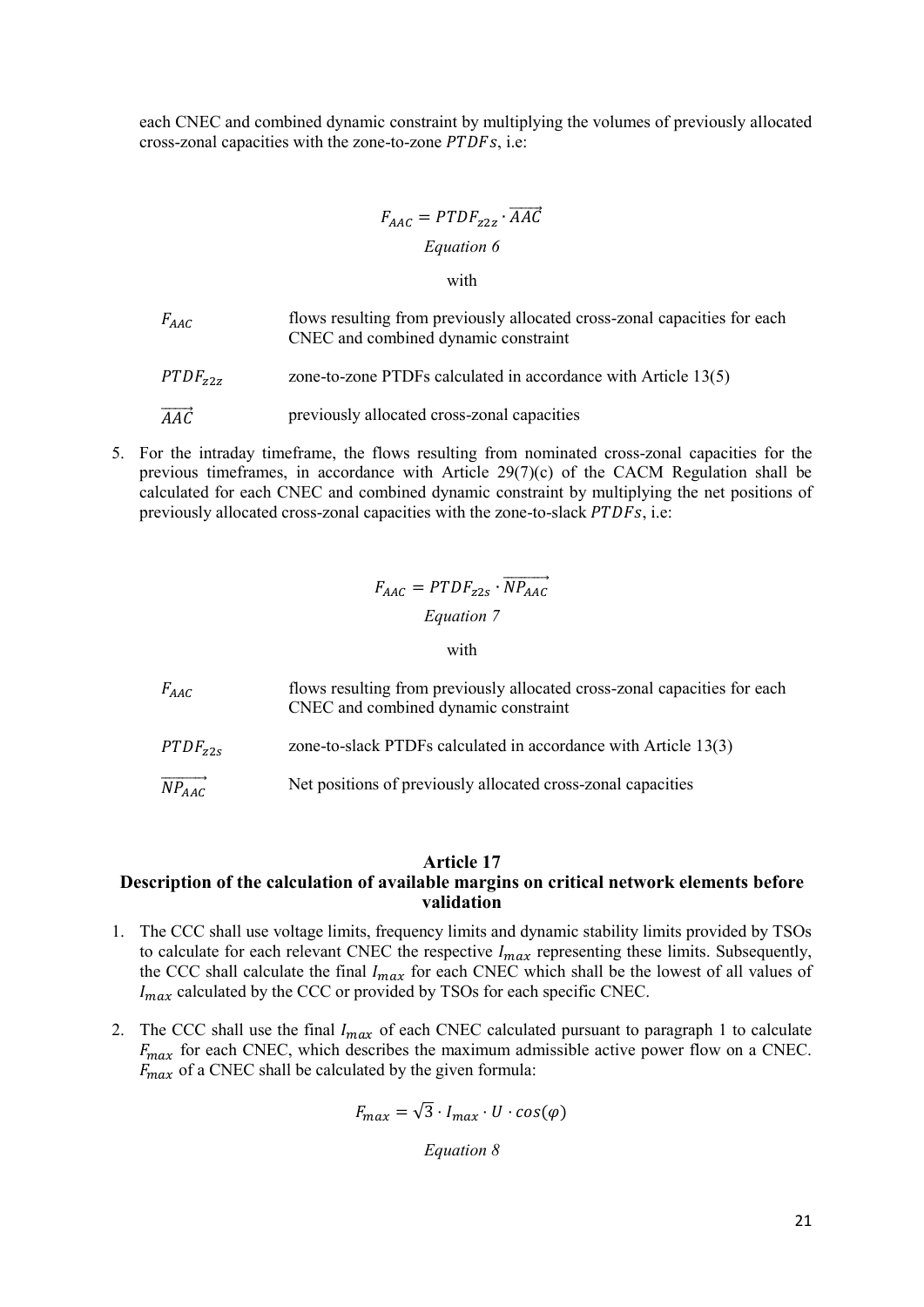| $F_{max}$      | maximum admissible flow of a CNE            |
|----------------|---------------------------------------------|
| $I_{max}$      | maximum admissible current of a CNE         |
| U              | voltage for a CNE as defined in paragraph 3 |
| $cos(\varphi)$ | power factor as defined in paragraph 3      |

- 3. The voltage U referred to in paragraph 2 shall be the average voltage on two connecting nodes of a CNE included in a CNEC resulting from the load-flow calculation on the CGM and shall not be lower than the 95% of the reference voltage of that CNE. The power factor  $cos(φ)$  referred to in paragraph 2 shall be the average power factor on two connecting nodes of a CNE included in a CNEC resulting from the load-flow calculation on the CGM and shall not be lower than 0.95.
- 4. The CCC shall calculate the reference flow  $(F_{ref})$  for each CNEC and combined dynamic constraint, which is the active power flow on a CNEC or combined dynamic constraint calculated with the CGM. In case of a CNEC or combined dynamic constraint without contingency,  $F_{ref}$  is simulated by directly performing the load-flow calculation on the CGM, whereas in case of a CNEC with contingency or combined dynamic constraint,  $F_{ref}$  of such CNEC or combined dynamic constraint is simulated by first applying the contingency of this CNEC or combined dynamic constraint, and then performing the load-flow calculation.
- 5. The CCC shall calculate for each CNEC and combined dynamic constraint the linear approximation of a flow in a situation without any cross-zonal exchanges  $(F_0)$  as follows:

$$
\vec{F}_0 = \vec{F}_{ref} - P T D F \cdot \overrightarrow{NP}_{ref}
$$

#### *Equation 9*

#### with

 $\vec{F}_0$ linear approximation of a flow in the reference net position on a CNEC or combined dynamic constraint in a situation without any cross-zonal exchanges  $\vec{F}_{ref}$  reference flows on all CNECs and combined dynamic constraints **PTDF** matrix of power transfer distribution factors  $\overrightarrow{NP}_{ref}$  net position of bidding zone (including virtual bidding zones) in the reference commercial situation

The net positions  $(\overrightarrow{NP}_{ref})$  of virtual bidding zone include injections of the connecting nodes of the HVDC network elements, whereas the net positions of real bidding zones are excluding the injections of those connecting nodes.

6. Subsequently, the CCC shall calculate the RAM before validation for each CNEC and combined dynamic constraint as follows:

$$
\overline{RAM}_{bv} = \vec{F}_{max} + \vec{F}_{RA} - \vec{F}_{RM} - \vec{F}_{0} - \vec{F}_{AAC}
$$
  
Equation 10

#### with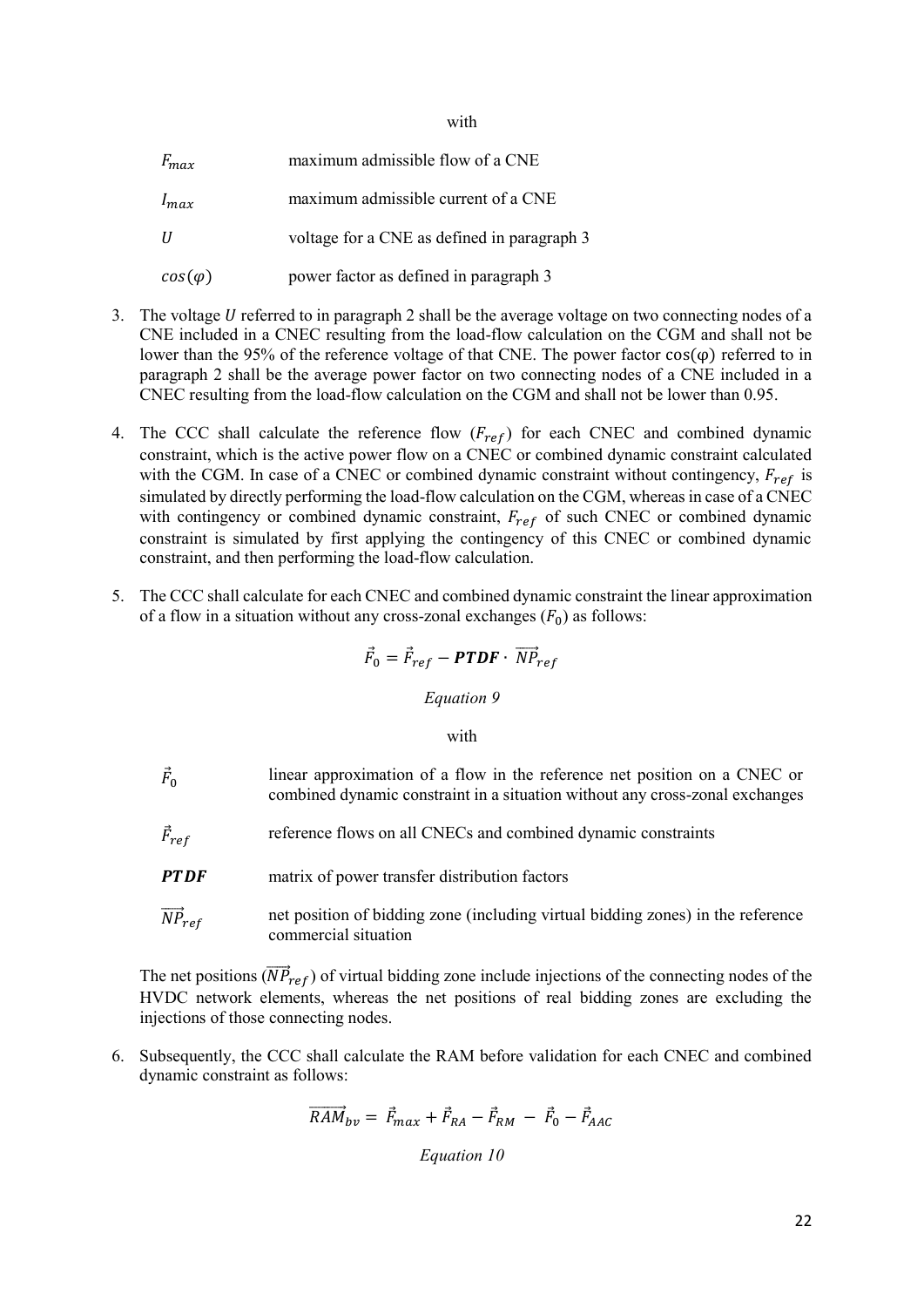with

| $RAM_{hv}$      | remaining available margin before validation                                                                                                                 |
|-----------------|--------------------------------------------------------------------------------------------------------------------------------------------------------------|
| $\vec{F}_{max}$ | maximum flow on all CNECs and combined dynamic constraints                                                                                                   |
| $\vec{F}_{RA}$  | flow for increasing the RAM on a CNEC or combined dynamic<br>constraints due to RAs taken into account in capacity calculation                               |
| $\vec{F}_{RM}$  | flow for reliability margin for all CNECs and combined dynamic<br>constraints                                                                                |
| $\vec{F}_0$     | linear approximation of a flow in the reference net position on a CNEC<br>or combined dynamic constraint in a situation without any cross-zonal<br>exchanges |
| $\vec{F}_{AAC}$ | flows resulting from previously allocated cross-zonal capacities for all<br>CNECs and combined dynamic constraints                                           |

7. When the RAM value calculated pursuant to paragraph 6 is negative it shall be set to zero for dayahead timeframe and the potential congestion resulting from negative RAM shall be managed by the application of RAs, which may include other RAs than the ones defined pursuant to Article 9. For the intraday timeframe, the RAM value calculated pursuant to paragraph 6 shall be applied also in case the value is negative.

## **Article 18**

## <span id="page-22-0"></span>**Rules for sharing the power flow capabilities of CNECs among different CCRs**

- 1. To take into account the impact of exchanges in neighbouring CCRs on the CNECs and combined dynamic constraints within the Nordic CCR, the CCC shall calculate the cross-zonal exchanges or cross-zonal capacities on the bidding zone borders of these neighbouring CCRs by performing all steps in day-ahead and intraday calculation by assuming that bidding zone borders of neighbouring CCRs are part of the Nordic CCR and thereby the impact of exchanges on bidding zone borders outside the Nordic CCR on the CNECs within the Nordic CCR shall be calculated as well.
- 2. The FB parameters calculated for bidding zone borders outside the Nordic CCR shall be part of the final FB parameters as referred to in Article 19(4).
- 3. The CCC shall submit FB parameters or the ATC values in case of the transitional solution pursuant to Article 20, calculated for bidding zone borders of neighbouring CCRs to the CCCs of these CCRs. The FB parameters or the ATC values may limit capacity allocation on the bidding zone borders of those CCRs if such limitations are allowed within the day-ahead and intraday CCM governing capacity calculation within those CCRs.

## <span id="page-22-1"></span>**TITLE 4 Description of capacity validation for day-ahead and intraday timeframe**

#### **Article 19**

## **Methodology for the validation of cross-zonal capacity**

<span id="page-22-2"></span>1. Each TSO shall perform the validation of cross-zonal capacities on its bidding zone border(s), defined by the FB parameters on its CNECs and combined dynamic constraints, to ensure that the results of regional calculation and allocation of cross-zonal capacity will ensure operational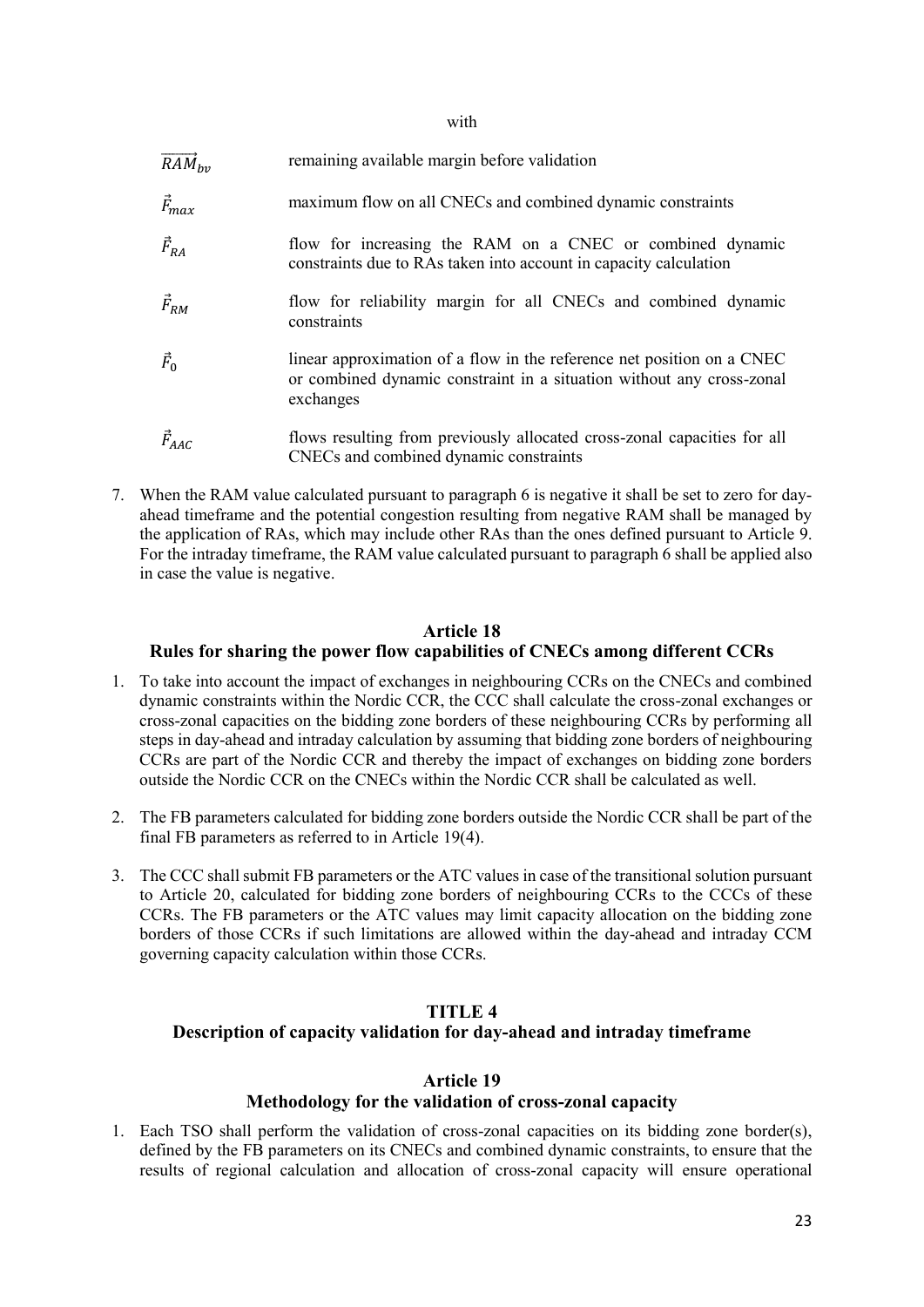security. When performing the validation, the TSOs shall consider operational security, taking into account new and relevant information obtained during or after the most recent capacity calculation.

- 2.  $RAM_{hv}$  calculated in accordance with Article 17(6) may be adjusted during the validation by applying individual validation adjustment (*IVA*) to take into account relevant information known at the time of validation in accordance with paragraph 1. *IVA* can be a positive value indicating reduction of cross-zonal capacities or negative value indicating increase of cross-zonal capacities.
- 3. The individual validation adjustment may be done in the following situations:
	- (a) an occurrence of an exceptional contingency or forced outage as defined in Article 3(39) and Article 3(77) of the SO Regulation;
	- (b) a mistake in input data, that leads to a wrong estimation of cross-zonal capacity from an operational security perspective; and/or
	- (c) when TSO(s) is unable to define exact RAs to be taken into account in capacity calculation due to uncertainty of their actual availability in real-time, but is able to evaluate the approximate adjustment of flows on CNECs or combined dynamic constraints due to RAs by taking into account the statistics and probability of the availability of RAs.
- 4. The final FB parameters available for capacity allocation shall be the PTDF calculated pursuant to Article 13 and the RAM calculated as follows:

$$
\overrightarrow{RAM} = \overrightarrow{RAM}_{bv} - \overrightarrow{IVA}
$$

*Equation 11*

with

- $\overrightarrow{RAM}$  final remaining available margin
- $RAM_{\text{hs}}$ remaining available margin before validation
- $\overrightarrow{IVA}$  individual validation adjustment

Each application of *IVA* needs to be justified by the TSOs applying it, by reporting on the need to apply *IVA*, and the rationale behind the value of *IVA*, towards the CCC and other TSOs.

- 5. Each CCC shall report all reductions made during the validation of cross-zonal capacity to all Nordic regulatory authorities in accordance with Article 26(5) of the CACM Regulation. This report shall include the location and amount of any reduction of cross-zonal capacities and shall give reasons for the reductions.
- 6. The CCC shall coordinate with the neighbouring CCCs during the validation.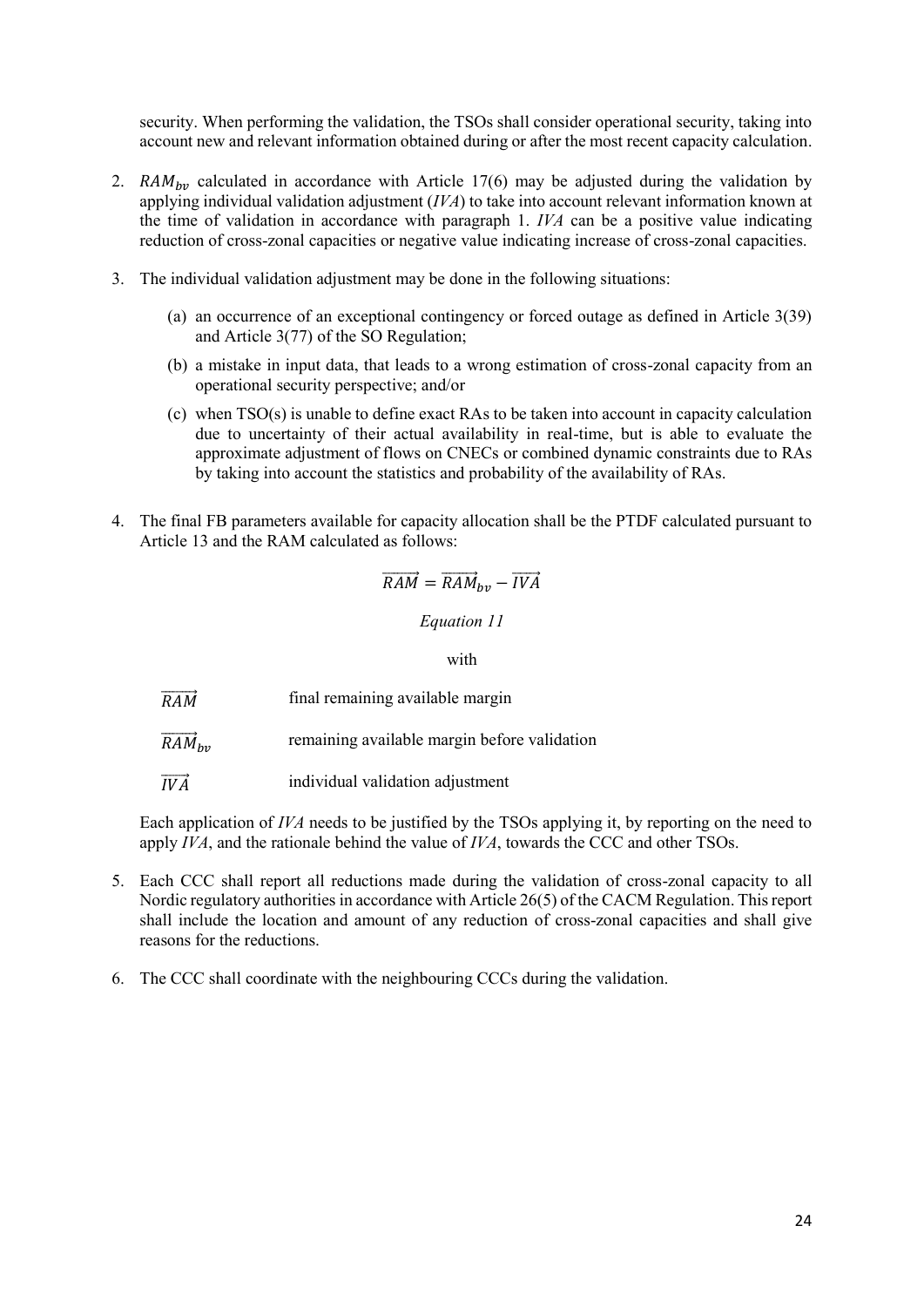## **TITLE 5 Miscellaneous**

#### **Article 20**

## <span id="page-24-1"></span><span id="page-24-0"></span>**Transitional solution for calculation and allocation of intraday cross-zonal capacities for continuous trading in the Intraday timeframe**

- 1. Until the single intraday coupling in accordance with Article 51 of the CACM Regulation is able to support the allocation of cross-zonal capacities based on FB parameters, the CCC shall transform the final FB parameters as referred to in Article 19 into available transmission capacity ('ATC') values on bidding zone borders of the Nordic CCR and bidding zone borders of neighbouring CCRs if the latter are included in capacity calculation pursuant to Article 18. For each market time unit, one set of ATC values shall be calculated.
- 2. The available transfer capacity  $ATC<sup>n</sup>$  (where  $ATC<sup>n</sup> \in ATC$ , and  $ATC$  is a vector of maximum allowed power exchange on all bidding zone borders) shall be calculated as:

## Maximize  $f(\overrightarrow{ATC})$

#### Subject to

$$
g_j(\sum_n ATC^n * PTDF_j^n) \le h_j(RAM_j) \quad \forall j \in \{All \; CNEs \; and \; allocation \; constraints\}
$$

#### *Equation 12*

#### with

| $\int$                 | a function defining the weight for each border in the optimisation        |
|------------------------|---------------------------------------------------------------------------|
| $g_i$                  | a function defining the weight of each trade in the total flow on CNE $j$ |
| $h_i$                  | a function defining the scaling of CNEs in non-relevant market directions |
| $ATC^n$                | maximum available power exchange on bidding zone border n                 |
| $\overrightarrow{ATC}$ | a vector of maximum available power exchanges for all borders             |
| $PTDF_i^n$             | zone-to-zone PTDF for bidding zone border n                               |

- 3. Two months before the application of this transitional solution, the Nordic TSOs shall publish the exact values and parameters of the functions  $f$ ,  $g$  and  $h$ , including their description, purpose and effect. During the development process of the functions *f*, *g* and *h*, Nordic regulatory authorities and stakeholders will be informed, and they may provide comments duly to be taken into account in development work.
- 4. No later than eighteen months after the implementation of this methodology in accordance with Article 26(2), all TSOs shall jointly develop a proposal for amendment of this methodology in accordance with Article 9(13) of the CACM Regulation, which shall improve this methodology by including the description and definition of the functions referred to in paragraph 3. This proposal shall be submitted by the same deadline to all Nordic regulatory authorities for approval.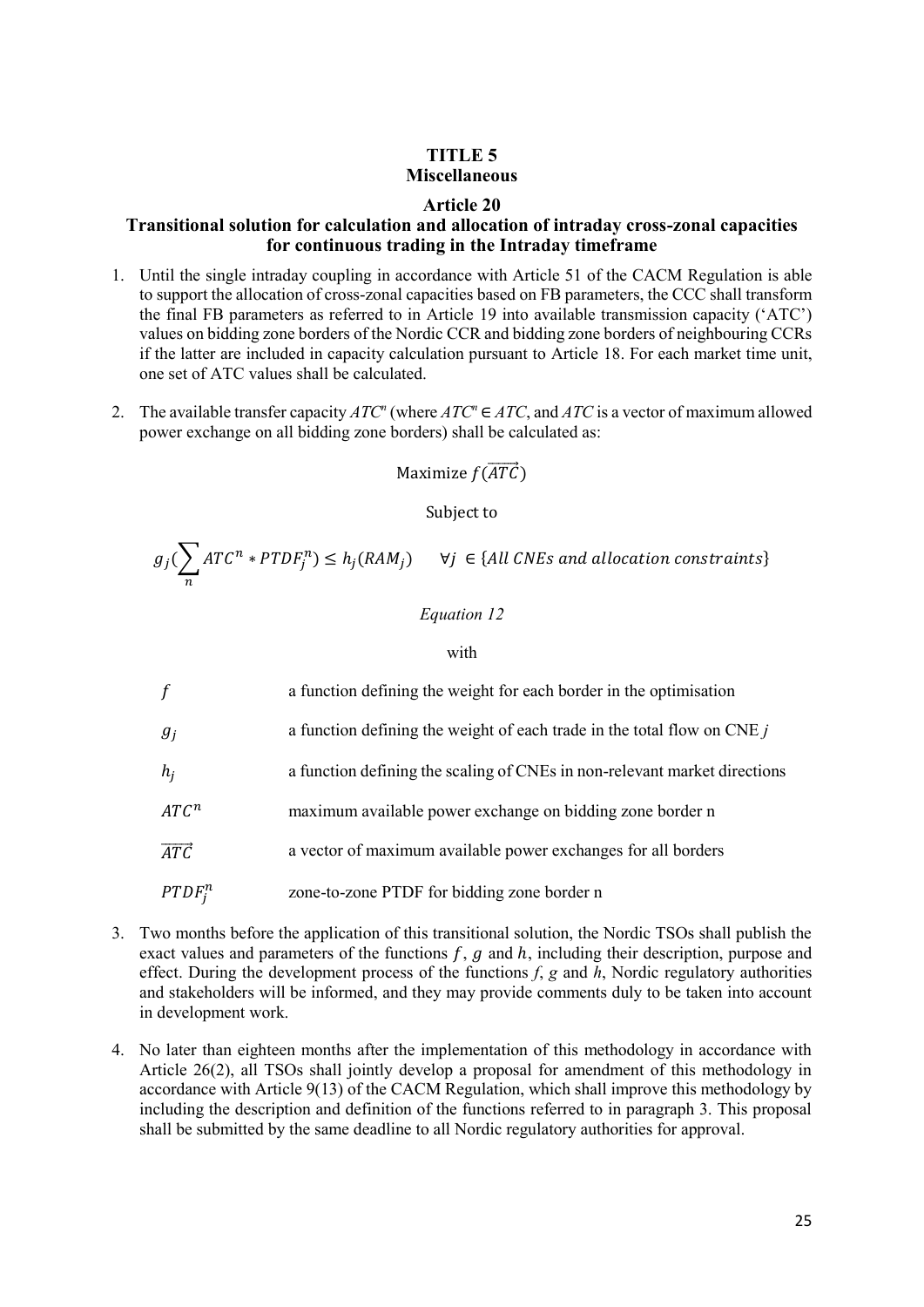5. Any update to the transitional solution, affecting the results of the calculation pursuant to paragraph 2, shall be done in accordance to Article 20(3) and 20(4).

#### **Article 21 Reassessment frequency of cross-zonal capacity for the intraday timeframe**

- <span id="page-25-0"></span>1. First assessment of intraday cross-zonal capacity shall be done based on CGMs for day-ahead capacity calculation timeframe and the results of the single day-ahead coupling. The cross-zonal capacity shall be released to the intraday market without undue delay. The frequency of the reassessment of intraday cross-zonal capacity shall be dependent on the availability of input data relevant for capacity calculation and execution of intraday auctions, as well as any events impacting the cross-zonal capacity.
- 2. Reassessment of intraday cross-zonal capacity shall be done at the frequency the CGM for the intraday timeframe is made available in accordance with the CGM methodology developed in line with Article 17 of the CACM Regulation, for each intraday auction pursuant to methodology developed in accordance with Article 55(3) of the CACM Regulation and in case of a fault in the power system. The latest available CGM is applied in the reassessment of cross-zonal capacities. Any change in cross-zonal capacity due to a reassessment shall be released to the intraday market without undue delay.

## **Article 22**

## <span id="page-25-1"></span>**Fallback procedure if the initial capacity calculation does not lead to any results**

- 1. When day-ahead or intraday capacity calculation fails to provide the FB parameters for two or less consecutive market time units, the CCC shall calculate the missing FB parameters as being the minimum of the FB parameters, which have been successfully calculated for adjoining market time units.
- 2. When day-ahead or intraday capacity calculation fails to provide the FB parameters for three or more consecutive hours, the CCC shall apply the default FB parameters. These default FB parameters shall be based on latest calculated FB parameters for the same market time unit and market time frame taken from daily, weekly, monthly or yearly capacity calculation.

## **Article 23 Monitoring data to the Nordic regulatory authorities**

- <span id="page-25-2"></span>1. All technical and statistical information related to this CCM shall be made available upon request to the Nordic regulatory authorities.
- 2. Monitoring data shall be provided to the Nordic regulatory authorities as a basis for supervising a non-discriminatory and efficient capacity calculation in Nordic CCR.
- 3. Any data requirements mentioned above should be managed in line with confidentiality requirements pursuant to national legislation.

## **Article 24 Reviews and updates**

<span id="page-25-3"></span>1. Based on Article 3(f) of the CACM Regulation and in accordance with Article 27(4) of the CACM Regulation, all TSOs shall regularly and at least once a year review and update the key input and output parameters listed in Article 27(4)(a) to (d) of the CACM Regulation.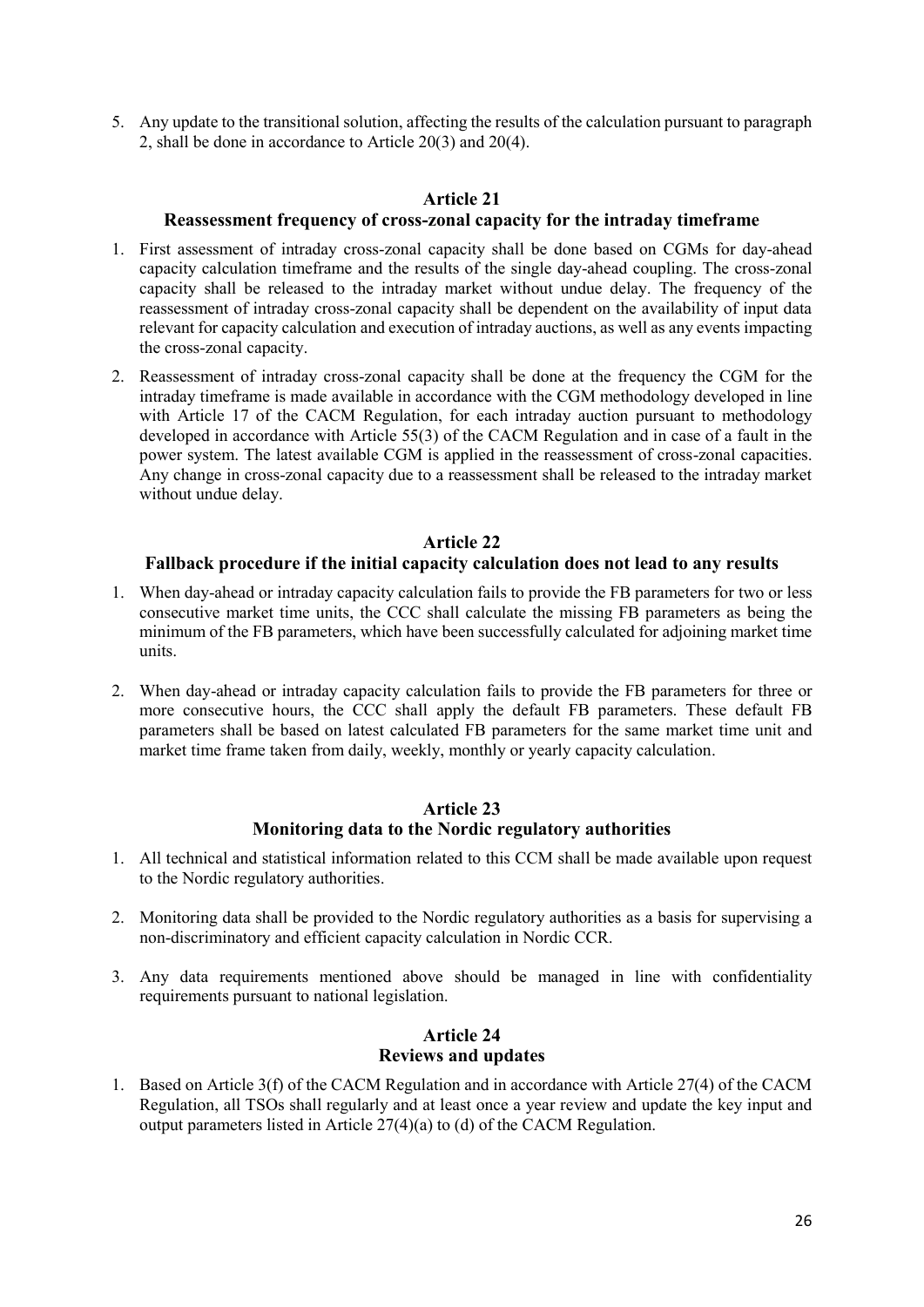- 2. If any of the day-ahead and intraday calculation inputs pursuant to Articles 3, 4, 5, 6, 7 and 9 need to be updated based on this review, the TSOs shall publish the changes at least 1 month before their implementation.
- 3. Any changes of parameters listed in Article 27(4) of the CACM Regulation shall be communicated to market participants, all Nordic regulatory authorities and the Agency.
- 4. The TSOs shall communicate the impact of any change of parameters listed in Article 27(4)(d) of the CACM Regulation to market participants, all Nordic regulatory authorities and the Agency. If any change leads to an adaption of the methodology, the TSOs shall make a proposal for amendment of this methodology according to Article 9(13) of the CACM Regulation.

## **Article 25 Publication of data**

- <span id="page-26-0"></span>1. In accordance with Article 3(f) of the CACM Regulation aiming at ensuring and enhancing the transparency and reliability of information to all Nordic regulatory authorities and market participants, all TSOs and the CCC shall regularly publish the data on the day-ahead and intraday capacity calculation process pursuant to this methodology as set forth in paragraph 2 on a dedicated online communication platform where capacity calculation data for the whole Nordic CCR shall be published. To enable market participants to have a clear understanding of the published data, all TSOs and the CCC shall develop a handbook and publish it on this communication platform. This handbook shall include at least a description of each data item, including its unit and underlying convention.
- 2. The TSOs shall publish at least the following data items (in addition to the data items and definitions of Commission Regulation (EU) No 543/2013 on submission and publication of data in electricity markets):
	- a) final FB parameters for each market time unit pursuant to Article 19(4);
	- b) in case of application of transitional solution pursuant to Article 20 for each market time unit the ATC values for all bidding zone borders in Nordic CCR calculated pursuant to Article 20;
	- c) the following additional information for market time unit:
		- i. maximum and minimum possible net position of each bidding zone;
		- ii. maximum possible bilateral exchanges on all Nordic bidding zone borders;
		- iii. names of CNECs (with geographical names of substations where relevant and separately for CNE and contingency) and combined dynamic constraints of the final FB parameters and the TSO defining them;
		- iv. for each CNEC of the final FB parameters, the EIC code of CNE and Contingency;
		- v. for each CNEC of the final FB parameters, the method for determining  $I_{max}$  in accordance with Article 4(3);
		- vi. detailed breakdown of RAM for each CNEC of the final FB parameters: final  $I_{max}$ , U,  $F_{max}$ ,  $F_{RA}$ ,  $F_{RM}$ ,  $F_{ref}$ ,  $F_0$ ,  $F_{AAC}$  and IVA;
		- vii. detailed breakdown of the RAM for each combined dynamic constraint:  $F_{max}$ ,  $F_{RA}$ ,  $F_{RM}$ ,  $F_{ref}$ ,  $F_0$ ,  $F_{AAC}$  and IVA;
		- viii. information about the individual validation reductions: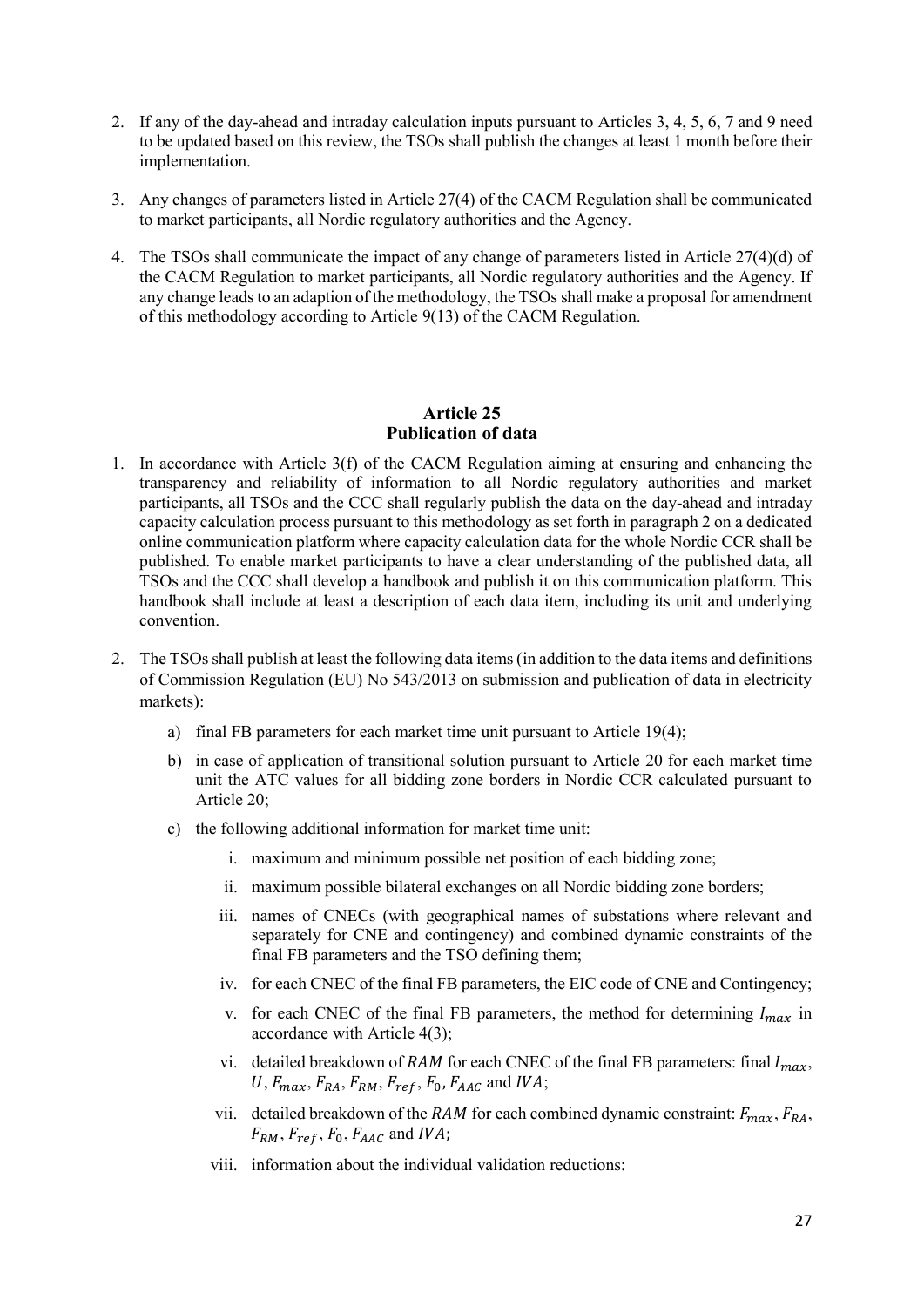- the identification of the CNEC;
- in case of reduction due to individual validation, the TSO invoking the reduction;
- the volume of reduction  $(IVA)$ ;
- the detailed reason(s) for reduction, including the operational security limit(s) that would have been violated without reductions, and under which circumstances they would have been violated;
- ix. for each RA taken into account in day-ahead and intraday calculation:
	- type of RA;
	- location of RA;
	- whether the RA was curative or preventive;
	- if the RA was curative, a list of CNEC identifiers describing the CNECs to which the RA was associated;
	- the provided minimum  $F_{RA}$  pursuant Article 9(5) including the underlying statistics;
- x. the forecast information contained in the CGM:
	- vertical load for each Nordic bidding zone and each TSO;
	- production for each Nordic bidding zone and each TSO;
	- for each Nordic bidding zone and each TSO;
	- reference net positions of all bidding zones in the synchronous area Nordic and reference exchanges for all HVDC network elements within the synchronous area Nordic and between the synchronous area Nordic and other synchronous areas.
- 3. Individual Nordic TSO may choose not to identify the CNEC concerned and specify its location when publishing the information referred to in paragraph  $2(c)$  if it is classified as sensitive critical infrastructure protection related information in their Member States as provided for in point (d) of Article 2 of Council Directive 2008/114/EC of 8 December 2008 on the identification and designation of European critical infrastructures and the assessment of the need to improve their protection. In such a case, the withheld information shall be replaced with an anonymous identifier, which shall be stable for each CNEC across day-ahead and intraday capacity calculation time frames, as well as all long-term capacity calculation time frames. The anonymous identifier shall also be used in the other TSO communications related to the CNEC and when communicating about an outage or an investment in infrastructure. The information about which information has been withheld pursuant to this paragraph shall be published on the communication platform referred to in paragraph 1.
- 4. Any change in the identifiers shall be publicly notified at least one month before its publication.
- 5. If a TSO provides evidence to its regulatory authority that the provision of anonymised stable identifiers is not sufficient to prevent the identification of network elements, and is therefore not compliant with its national legislation, they can be exempted from the requirements of stable identifiers pursuant to paragraphs 3 and 4. The final list of the publication data will be provided before go-live.
- 6. The data shall be published as soon as available and no later than: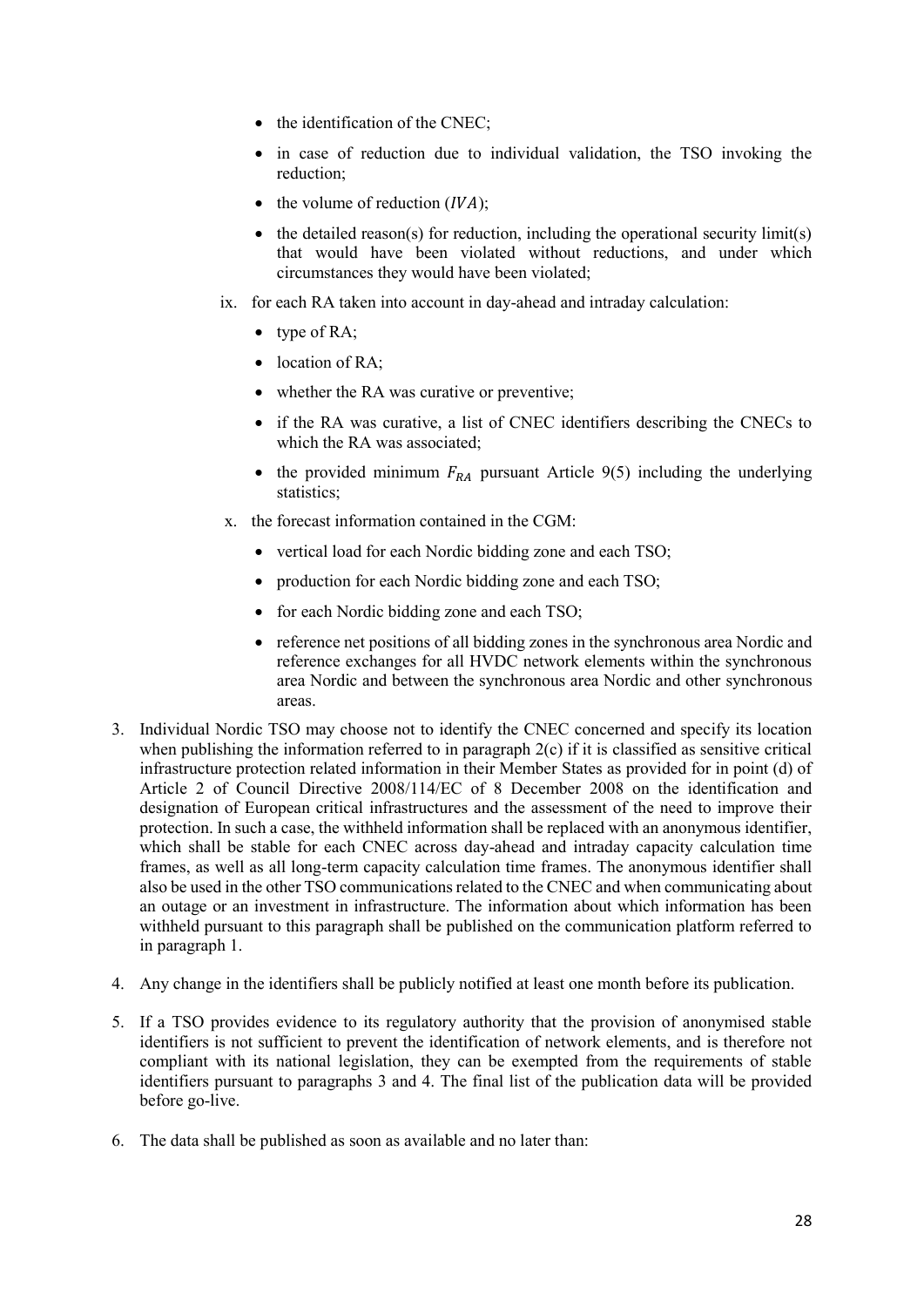- (a) for day-ahead capacity calculation, one hour before single day-ahead coupling gate closure time, for each market time unit; and
- (b) for intraday capacity calculation, one hour before the first single intraday allocation and then real-time, for each market time unit
- 7. The Nordic regulatory authorities may request additional information to be published by the TSOs. For this purpose, all Nordic regulatory authorities shall coordinate their requests among themselves and consult it with stakeholders. Each Nordic TSO may decide not to publish the additional information, which was not requested by its regulatory authority.

# **TITLE 6 Final Provisions**

# **Article 26 Publication and Implementation**

- <span id="page-28-1"></span><span id="page-28-0"></span>1. The TSOs shall publish the capacity calculation methodology of the Second Amendment without undue delay after all Nordic regulatory authorities have approved the Second Amendment or a decision has been taken by the Agency for the Cooperation of Energy Regulators in accordance with Article 9(10), Article 9(11) and 9(12) of the CACM Regulation.
- 2. The TSOs shall implement the capacity calculation methodology of the Second Amendment on all bidding zone borders within the Nordic CCR after the CGM methodology developed in accordance with Article 17 of the CACM Regulation, the market coupling operator function developed in accordance with Article 7(3) of the CACM Regulation, the relevant requirements set in algorithm submitted in accordance with Article 37(5), and the CCC in Nordic CCR has been set up in accordance with Article 27 of the CACM Regulation, are implemented in the Nordic CCR. The milestones and the criteria for implementing the Second Amendment are presented in Table 1. A milestone is reached after all criteria listed above in the table for that milestone are being met.
- 3. Parallel runs according to Article 20 of CACM Regulation may start in the fourth quarter of 2020 at the earliest due to time required for procurement, development and testing of the industrial FB capacity calculation tool.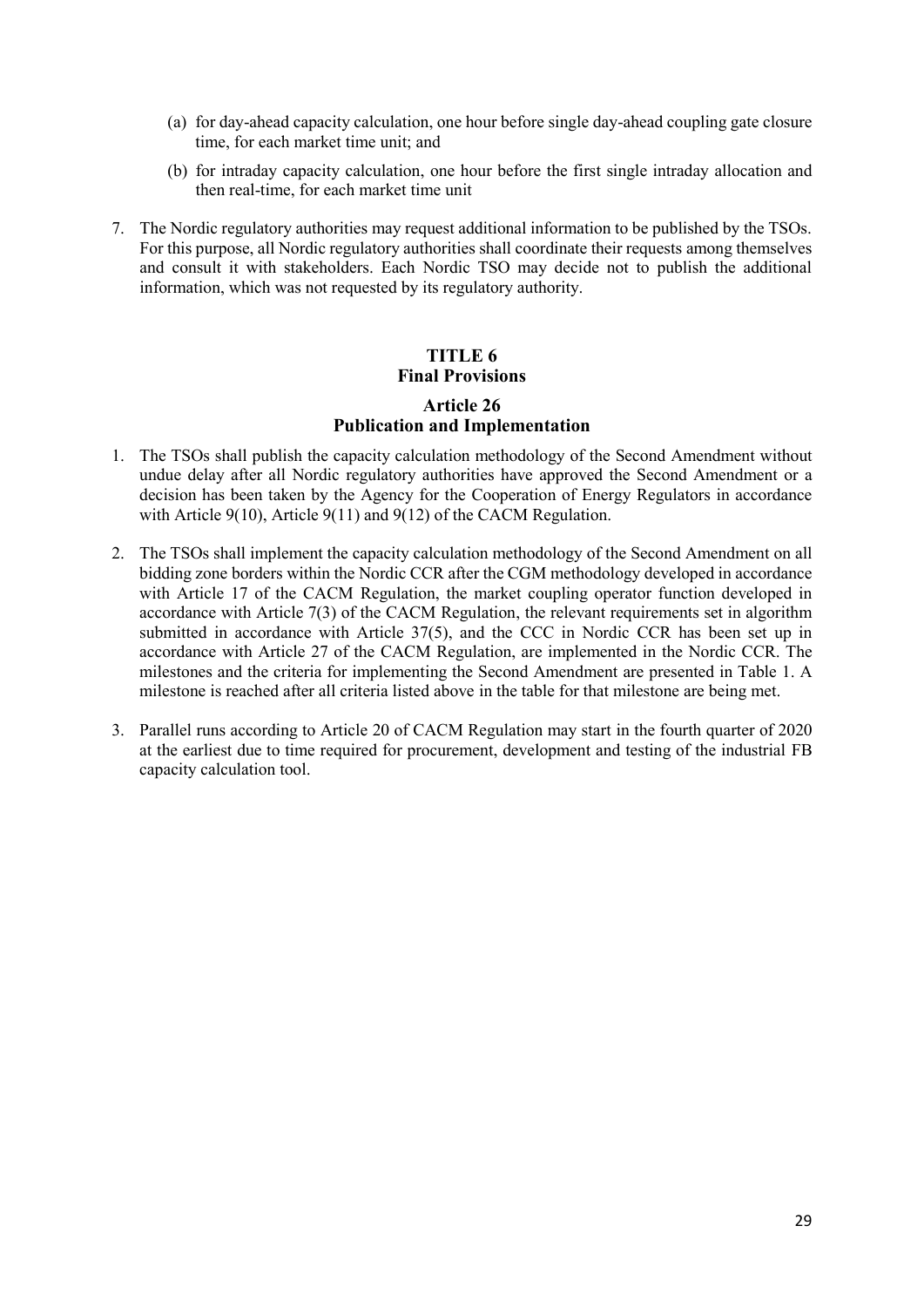| #              | <b>Milestone</b>                                                                                              | Criteria to be met before moving to the next milestone                                                                                                                                                                                                                                                                                                                                                                                                                                                                                                                                                                           |
|----------------|---------------------------------------------------------------------------------------------------------------|----------------------------------------------------------------------------------------------------------------------------------------------------------------------------------------------------------------------------------------------------------------------------------------------------------------------------------------------------------------------------------------------------------------------------------------------------------------------------------------------------------------------------------------------------------------------------------------------------------------------------------|
| 1              | Market simulations in<br>Simulation Facility<br>using prototype FB tool<br>(overlapping with<br>milestone #2) | Requirements/specifications for the industrialized tool are<br>finished and are based on the CCM and the experience gained by<br>using the prototype tool;<br>In order to increase transparency, stakeholders are involved in<br>$\bullet$<br>the development of stakeholder information tool;<br>Nordic regulatory authorities have approved the CCM.                                                                                                                                                                                                                                                                           |
| $\overline{2}$ | Investment decision -<br>FB industrialized tool                                                               | To the extent possible, FB market simulations are performed,<br>and results are published to the stakeholders;<br>GSK and RM methodologies are ready for parallel run purposes;<br>$\bullet$<br>CGMs are available and can be applied in the capacity<br>calculation:<br>Steady-state CGM is available to allow active and<br>$\circ$<br>reactive power flow and voltage analyses in steady state;<br>TSOs apply local dynamic grid model to calculate<br>$\circ$<br>dynamic stability limits;<br>KPIs for a go-live of the FB approach have been specified, in<br>dialogue with Nordic regulatory authorities and stakeholders. |

Table 1. Milestones and criteria for implementation of FB approach for day-ahead timeframe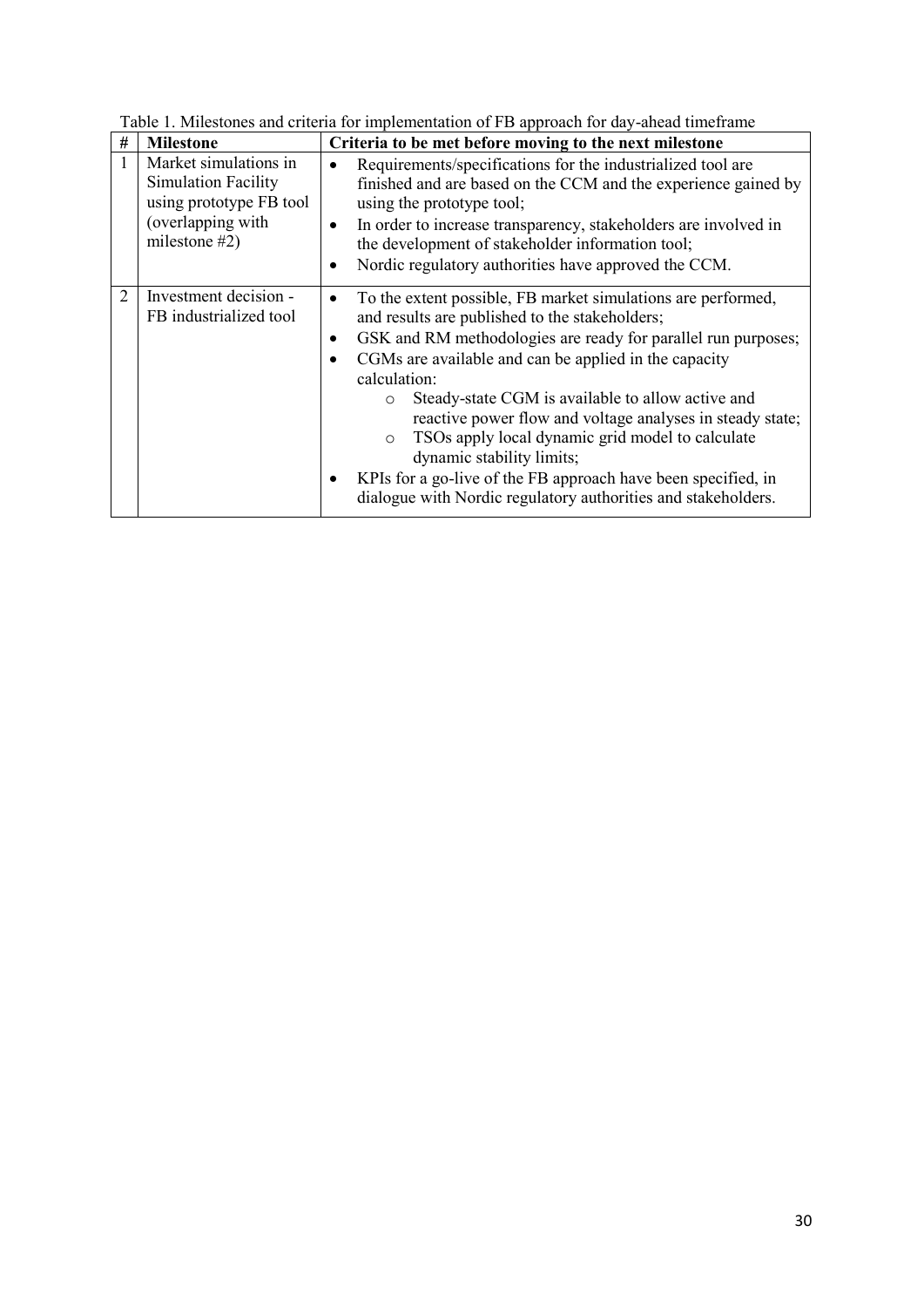| 3 | Parallel runs including | Parallel runs are performed in TSO and NEMO systems (being           |
|---|-------------------------|----------------------------------------------------------------------|
|   | FB and NTC              | the simulation facility or market operations system for single       |
|   |                         |                                                                      |
|   |                         | day-ahead coupling) and capacity calculation parameters are          |
|   |                         | submitted to NEMOs' systems daily as with current NTC                |
|   |                         | approach:                                                            |
|   |                         | Precondition is that Euphemia is able to handle FB<br>$\circ$        |
|   |                         | parameters for a larger area including Nordic CCR when               |
|   |                         | performing calculations for the geographical scope of                |
|   |                         | single day-ahead coupling;                                           |
|   |                         | An evaluation report is written by the TSOs and delivered to the     |
|   |                         | NRAs for assessment. Before submitting the report, the TSOs          |
|   |                         | shall organize a stakeholder meeting based on the draft              |
|   |                         | evaluation report.                                                   |
|   |                         | The report shall be submitted to the NRAs earliest 5<br>$\circ$      |
|   |                         | months after parallel runs with continuous publications              |
|   |                         | of results have started.                                             |
|   |                         |                                                                      |
|   |                         | The report shall cover at least a consecutive 3-month<br>$\circ$     |
|   |                         | period of parallel runs, as close in time as possible to the         |
|   |                         | publication of the report. All data presented in the report          |
|   |                         | should be made available to NRAs, on a per MTU level                 |
|   |                         | of granularity.                                                      |
|   |                         | The report shall include at least the following, based on<br>$\circ$ |
|   |                         | a per MTU level of granularity:                                      |
|   |                         | A calculation of DA socio-economic effects (as                       |
|   |                         | measured by delta in consumers' surplus,                             |
|   |                         | producers' surplus and congestion income) from                       |
|   |                         | flow-based capacity calculation compared to the                      |
|   |                         | current capacity calculation method in use. The                      |
|   |                         | geographical area for this calculation shall be                      |
|   |                         | the Nordic market area plus neighboring                              |
|   |                         | countries if possible.                                               |
|   |                         | If the accumulated DA socio-economic effect of                       |
|   |                         | flow-based is negative over any two-week                             |
|   |                         | period, the TSOs shall provide analysis and                          |
|   |                         | explain why this occurred.                                           |
|   |                         | Percentage and number of MTUs where                                  |
|   |                         | fallback measures (in accordance with Article                        |
|   |                         | 22) have been used. TSOs should also analyse                         |
|   |                         | the reasons for the use of fallback measures and                     |
|   |                         | include this analysis in the report.                                 |
|   |                         | Percentage and number of MTUs where delays                           |
|   |                         |                                                                      |
|   |                         | in having FB parameters ready for delivery in                        |
|   |                         | time for the allocation mechanism by CCC have                        |
|   |                         | occurred. Each occurrence of a delay should be                       |
|   |                         | explicitly reported along with the reasons for the                   |
|   |                         | delay.                                                               |
|   |                         | Percentage and number of MTUs where the                              |
|   |                         | availability of FB parameters for publication as                     |
|   |                         | required by the Transparency Regulation ((EU)                        |
|   |                         | 543/2013) has been delayed. Each occurrence of                       |
|   |                         | a delay should be explicitly reported along with                     |
|   |                         | the reasons for the delay.                                           |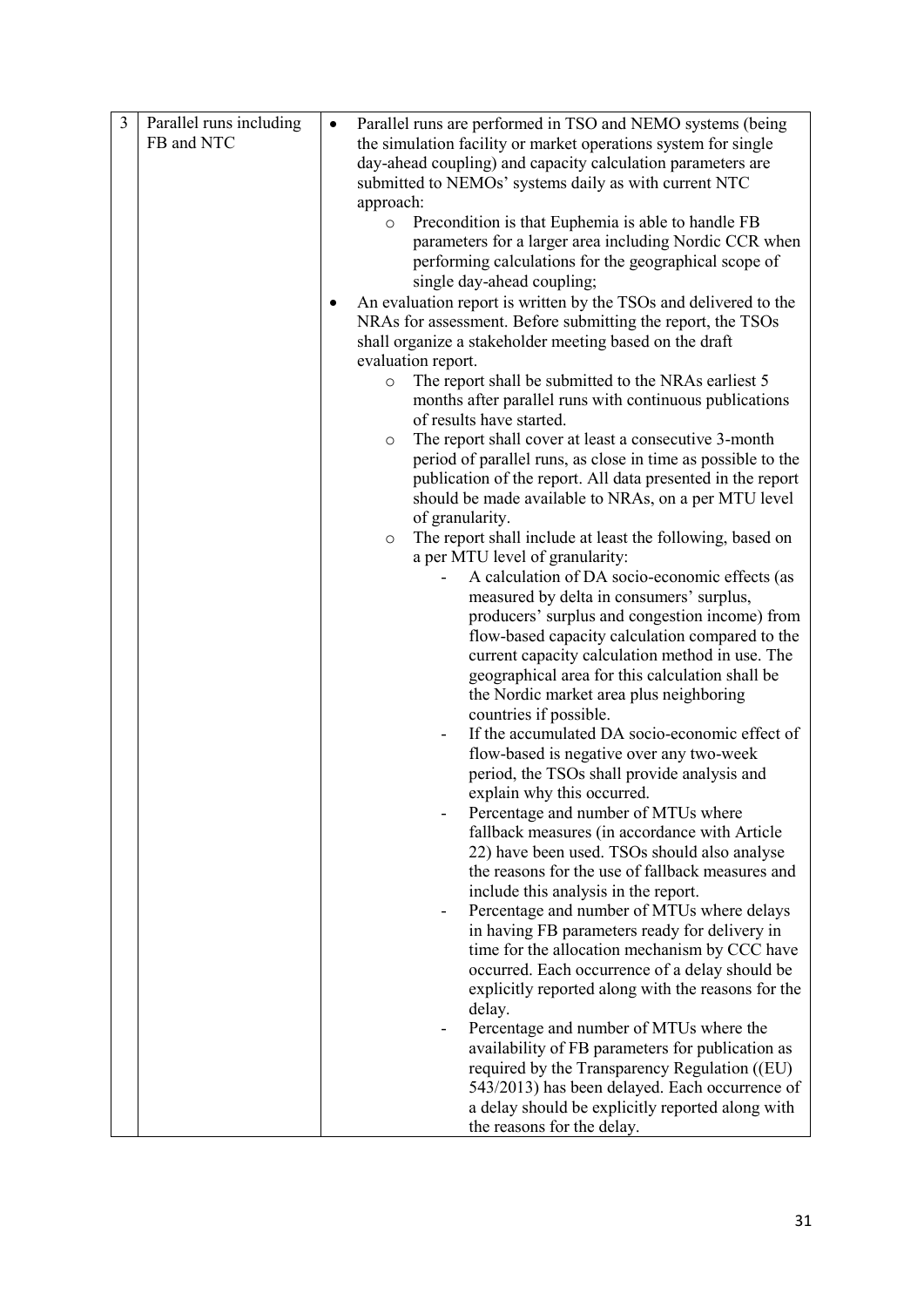|   |            | Information on how the capacities available for trade in<br>$\circ$<br>the intraday-market are affected by the implementation<br>of this methodology for the day-ahead timeframe.<br>Quantitative data on the expected opening<br>capacities for ID should be provided on MTU<br>level. The calculations shall be performed using<br>either a prototype tool or the industrialised tool.<br>A qualitative assessment and explanation should<br>be provided.<br>Stakeholder feedback received in written form during<br>O<br>the parallel runs. The feedback should be complemented<br>with TSOs response to the comments received from<br>stakeholders.<br>If the NRAs' common assessment of the first or any<br>$\circ$<br>subsequent report comes to the conclusion that FB is not<br>operating at a sufficient level, the TSOs will be given<br>further time to develop the operational implementation<br>of the methodology. In this case, the TSOs are required<br>to send a new report covering at least 3 consecutive<br>months of additional parallel runs. The second or any<br>subsequent report after that shall have the same<br>requirements as the first report.<br>At the minimum 12 months of continuous parallel runs, where<br>the KPIs are published at least on a monthly basis;<br>Results from the capacity calculations in the parallel runs are<br>٠<br>published daily;<br>Results of the market simulations of the parallel runs for each<br>$\bullet$<br>trading day are published as soon as possible<br>KPIs for a go-live of the FB capacity calculation have been met<br>٠<br>The NRAs have received the evaluation report and have not,<br>$\bullet$<br>within one month, communicated a joint opinion to TSOs that<br>the results from parallel runs show that the methodology is not<br>functioning at a sufficient level.<br>The TSOs have continued the parallel runs continuously for 6<br>months after awaiting the NRAs' assessment of the evaluation<br>report. |
|---|------------|---------------------------------------------------------------------------------------------------------------------------------------------------------------------------------------------------------------------------------------------------------------------------------------------------------------------------------------------------------------------------------------------------------------------------------------------------------------------------------------------------------------------------------------------------------------------------------------------------------------------------------------------------------------------------------------------------------------------------------------------------------------------------------------------------------------------------------------------------------------------------------------------------------------------------------------------------------------------------------------------------------------------------------------------------------------------------------------------------------------------------------------------------------------------------------------------------------------------------------------------------------------------------------------------------------------------------------------------------------------------------------------------------------------------------------------------------------------------------------------------------------------------------------------------------------------------------------------------------------------------------------------------------------------------------------------------------------------------------------------------------------------------------------------------------------------------------------------------------------------------------------------------------------------------------------------------------------------------------------------------------------|
| 4 | FB go-live | KPIs for a go-live of TSOs applying a dynamic CGM for the<br>٠<br>calculation of $F_{\text{max}}$ for CNECs have been specified, in dialogue<br>with Nordic regulatory authorities and stakeholders;<br>Dynamic CGM - pilot model:<br>Establish common data format for exchanging dynamic<br>$\circ$<br>data;<br>Develop common processes for exchanging dynamic<br>$\circ$<br>data;<br>Issue and validate the pilot dynamic model;<br>$\circ$<br>Dynamic CGM - production model:<br>IT tool(s) for production grade model has been<br>$\circ$<br>identified;<br>Validation of production grade model against other<br>$\circ$<br>simulation tools and system incidents performed;<br>Parallel run between new and existing processes (TSO-<br>$\circ$<br>$to-TSO);$<br>KPIs for a go-live of TSOs applying a dynamic CGM for the<br>calculation of F <sub>max</sub> for CNECs have been met.                                                                                                                                                                                                                                                                                                                                                                                                                                                                                                                                                                                                                                                                                                                                                                                                                                                                                                                                                                                                                                                                                                           |